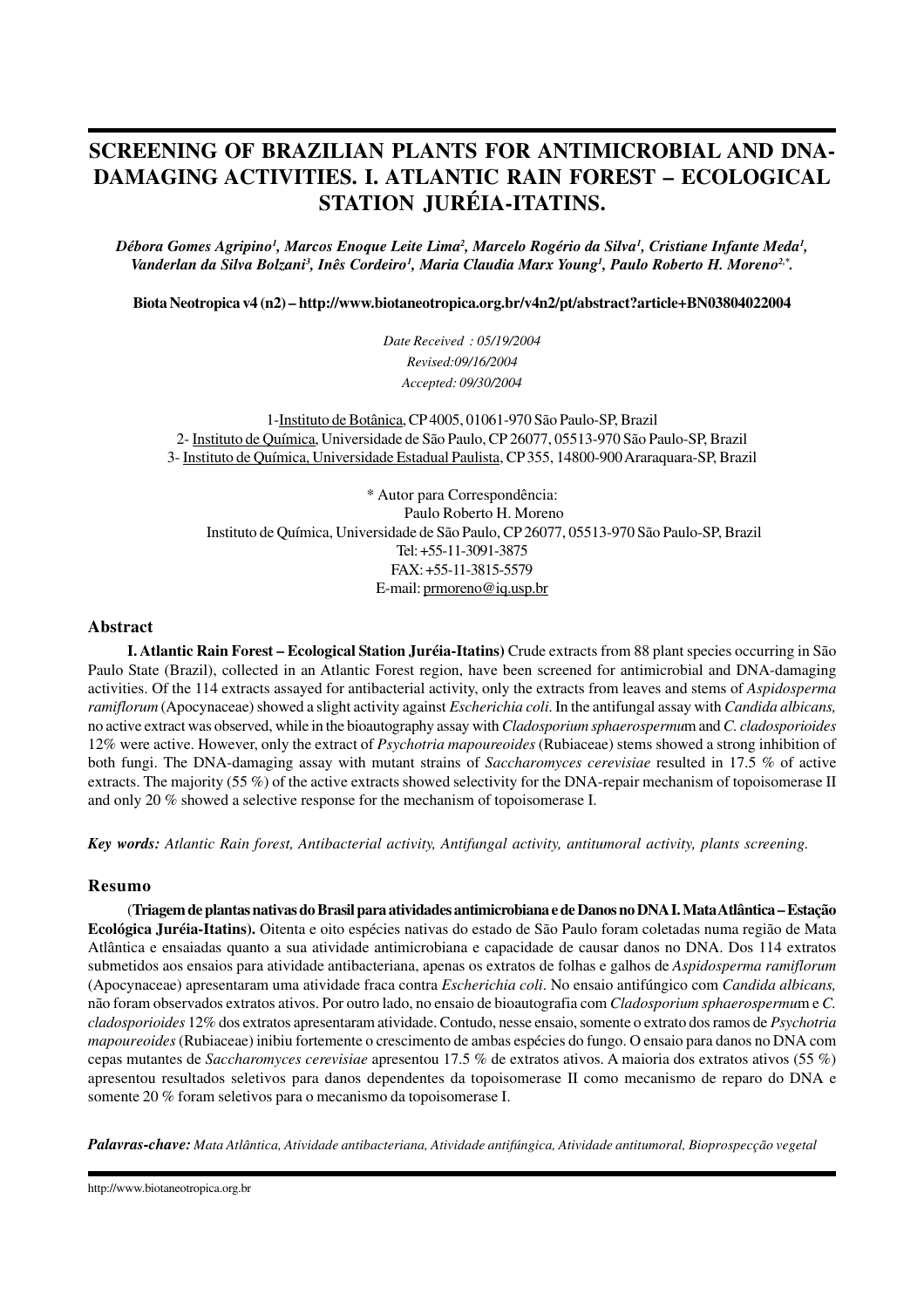# **1.Introduction**

Brazil is one of the countries with the highest plant biodiversity distributed in different biomes. Only in São Paulo State, two of the most important biomes are found namely, Atlantic Forest and Cerrado. The Atlantic forest plays an important role in the overall balance of São Paulo ecosystem and recently has been considered one of the five hotspots for biodiversity in the world (Myers et al., 2000). However, less than 5% of its original vegetation remains dispersed in several thousand fragments (SMA, 1996; Tabarelli et al., 1999). As the Atlantic Forest landscapes become increasingly fragmented, populations of forest species are reduced, ecosystem inputs and outputs are altered resulting in a progressive erosion of biological diversity (Terborgh & Winter, 1980; Tilman et al., 1994). Due to its intense fragmentation the Atlantic forest can be considered the most endangered biome in Brazil.

Previous studies showed that tropical forests contain more than half of the world's estimated 500,000 plant species and less than 1% of these plants have been researched for biological activity (Conte, 1996). These species may contain three to four times the number of active chemical constituents than their temperate counterparts. Very few studies on medicinal plants have been performed in areas such as the Mata Atlantica, Caatinga, Pantanal, and Cerrado. Recently, an ethnobotanical survey took place in rural and urban areas of three cities in the Atlantic forest region of São Paulo State in which 628 medicinal uses were described for 114 plant species. The survey demonstrated that the majority of the plants were employed for respiratory and gastrointestinal diseases and as analgesics. On the other hand, the majority of the plants cultivated for medicinal usage were exotic (Di Stasi et al., 2002).

As vast amount of the native Brazilian plant species have not yet been chemically or biologically evaluated, the interdisciplinary project BIOTA/SP (Conservation and Utilization of São Paulo Biodiversity) aims the complete description of the biodiversity in the State including a systematic biological investigation. Following the objectives of the BIOTA/SP program, crude extracts were screened for antibacterial, antifungal, and DNA-damaging activities.

# **2. Material and methods**

## **2.1. Study Area**

The Ecological Station Juréia-Itatins (ESJI) is located between the parallels 24º17'-24º40'S and 47º00'-47º360'W. The Station includes part of the cities of Iguape, Peruíbe, Itariri, Pedro de Toledo and Miracatu, in the region of the Valley of the Ribeira do Iguape, the southern coast of the State of São Paulo. It lays 210 km away from the city of São

Paulo and about 100 km of Cubatão, the ESJI is limited to the north for the Mountain range of Itatins and the Southeast for the Atlantic Ocean. The park has the form of an inverted triangle, with 90 km of width and 45 km of extension from North to South, and it is cut by the river "Una do Prelado", that, in its 80 km extension, runs together to the Atlantic coast. (Figure 1)

## **2.2. Plant material**

The plants analysed were collected at the ESJI in August 2001, identified by Dr. I. Cordeiro (Instituto de Botânica-SP) and a voucher specimen was deposited at the Herbarium of the Instituto de Botânica de São Paulo (SP), and the collection numbers can be found in Table 1.

# **2.3. Extraction**

The plants were dried in the shadow at room temperature. The dry material was separated (stems and leaves) and ground. The ground material (30-60 g) was extracted with 60-80 ml ethanol 92°GL in an automatic extractor (ASE 300, Dionex) at  $70^{\circ}$ C with an extraction cycle of 15 min. The extracts were concentrated under vacuum in a rotatory evaporator, to eliminate the residual water the extracts were further dried in a steam bath at 50°C. The yields varied from  $2 - 10$  g.

#### **2.4. Antimicrobial activity:**

The crude ethanol extracts were suspended in a solution of ethanol:Tween 20:water (1:1:98 v/v/v) to a concentration of 10 mg/mL. The suspension obtained was employed for the antimicrobial assay. All the extracts were tested with Gram-positive model bacteria, *Staphylococcus aureus* subsp. *aureus* (ATCC 25923), a Gram-negative model, *Escherichia coli* (ATCC 25922) and yeast *Candida albicans* (ATCC 10231). For each assay, the microorganisms were incubated in inclined tubes (Antibiotic agar nº 1, Merck) for 24 h. After this period, a microorganism suspension was prepared in saline solution (0.9 %) to yield a transmitance of 20% at 560 nm. The media was prepared by pouring a basal layer of 10 mL of Antibiotic agar nº 1 (Merck) in Petri dishes of 100-mm diameter. After solidification, a superficial layer composed for 4 mL of Antibiotic agar nº 1 and 1 mL of microorganism suspension was spread above the basal layer. When the plates were solid, wells of 3.5 or 5.0 mm diameter were drilled in the media surface. The samples (40  $\mu$ L) and positive control (20 µL of Chloramphenicol 1 mg/mL for bacteria, and 20 µL of Nystatin 1 mg/mL for the yeast) were pipetted into the wells. The plates were incubated for 24 h and inhibition zones were measured with a digital paquimeter (Dorman & Deans, 2000).

http://www.biotaneotropica.org.br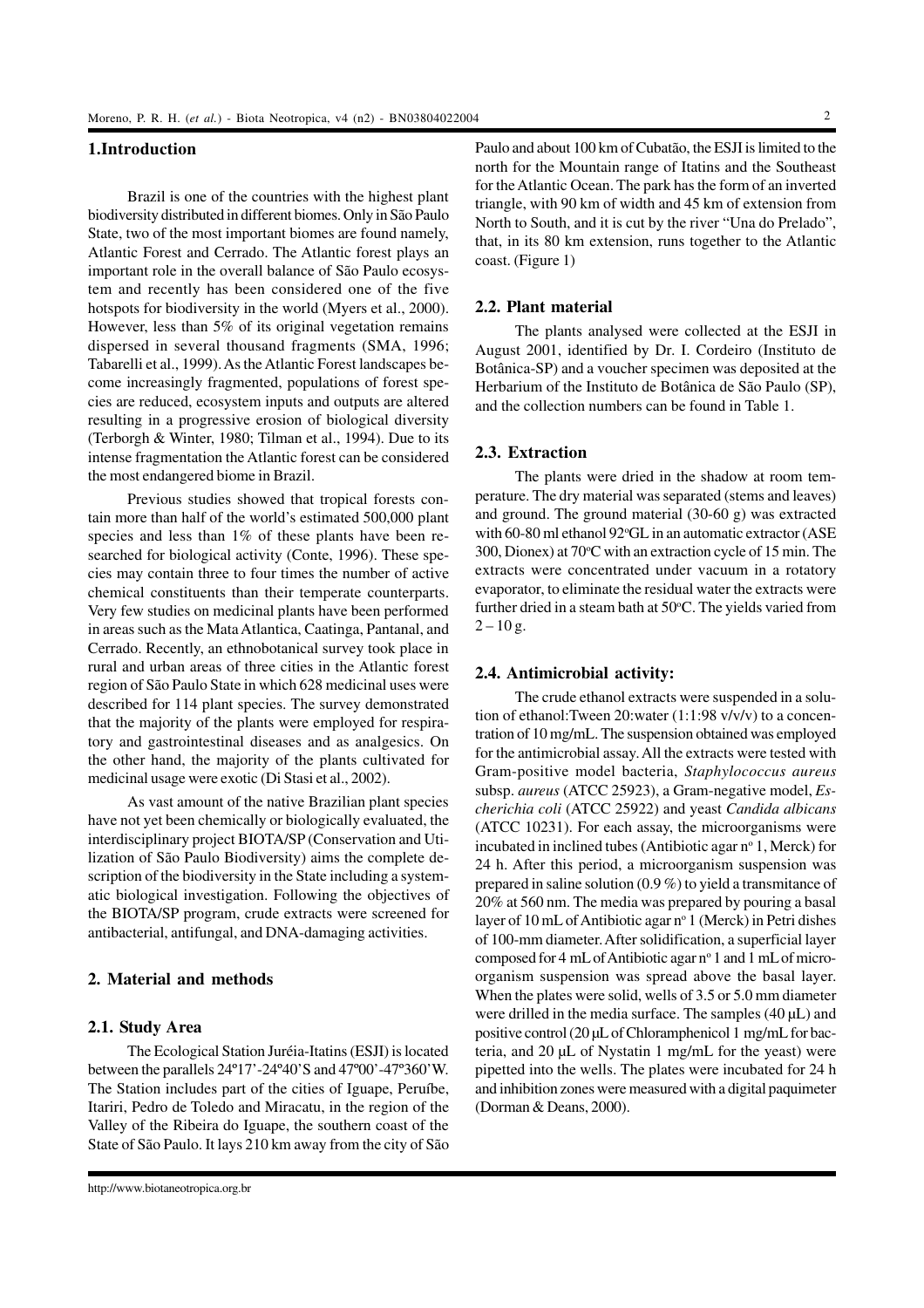

*Figure 1 – Location of the study area, Ecological Station Juréia-Itatins, in the state of São Paulo (Brazil).*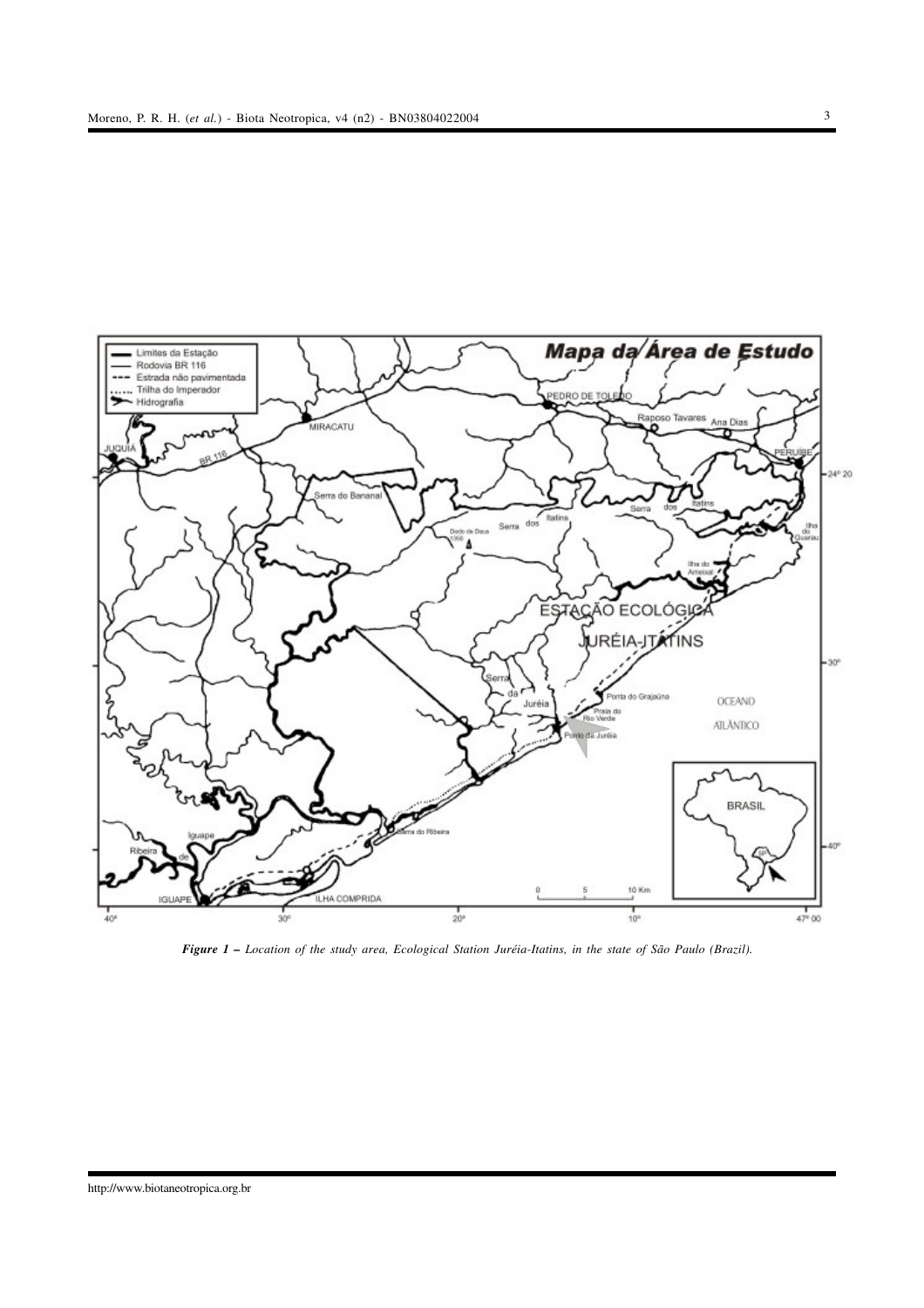|                    |                                               |                      |               | Bioautography Assay (TLC) |                  |        |                                 |              | <b>DNA Damaging Assay</b>            |              | Antimicrobial Assay |                                   |              |  |
|--------------------|-----------------------------------------------|----------------------|---------------|---------------------------|------------------|--------|---------------------------------|--------------|--------------------------------------|--------------|---------------------|-----------------------------------|--------------|--|
| Family             | Species                                       | Collection<br>number | Plant<br>Part | C. sphaerospermum<br>Rf   | Potential        | Rf     | C. cladosporioides<br>Potential | Rad+         | Inhibition zone (mm)<br>Rad52Y RS321 |              | E. coli             | Inhibition zone (mm)<br>S. aureus | C. albicans  |  |
| Anacardiaceae      | Tapirira guianensis Aubl.                     | Cordeiro 2552        | leaves        | $\sim$                    | $\mathbf{1}$     | $\sim$ | j.                              | $\mathbf{i}$ | $\mathbf{i}$                         | $\mathbf{1}$ | $\mathbf{i}$        |                                   |              |  |
| Annonaceae         | Annona cacans Warm.                           | Cordeiro 2553        | leaves        |                           | i                |        | $\mathbf{i}$                    | $\mathbf{i}$ | $\mathbf{i}$                         | $\mathbf{i}$ | $\mathbf{i}$        | $\mathbf{i}$                      |              |  |
|                    | Guatteria elliptica R.E. Fries                | Cordeiro 2254        | leaves        |                           | $\mathbf{i}$     |        | $\mathbf{i}$                    | 11.5         | 8                                    | $\mathbf{i}$ | -i                  |                                   |              |  |
|                    | Rollinia sericea R.E. Fries                   | Cordeiro 2555        | leaves        | trail                     | $\ast$           |        | i                               | 15           | $\,8\,$                              | $\mathbf{i}$ |                     |                                   |              |  |
|                    | Xylopia langsdorfiana A. St. Hil. &<br>Tul.   | Cordeiro 2556        | leaves        | origin/trail/0.69         | $\ast/\ast/\ast$ |        | $\mathbf{i}$                    | $\mathbf{i}$ | 12                                   | 8            | $\mathbf{i}$        |                                   | $\mathbf{i}$ |  |
| Apocynaceae        | Aspidosperma olivaceum Mül. Arg.              | Silva 269            | leaves        |                           |                  |        | -i                              | j.           | $\mathbf{i}$                         | $\mathbf{i}$ | -i                  |                                   |              |  |
|                    | Aspidosperma ramiflorum Mül. Arg              | Cordeiro 2732        | stems         |                           | $\mathbf{i}$     | 0.08   | $\ast$                          | 21           | 16                                   | $\mathbf{i}$ | 2.5                 |                                   |              |  |
|                    |                                               |                      | leaves        | 0.09                      | $\ast$           | 0.08   | $\ast$                          | 21           | 16                                   | 15           | 1.4                 | j.                                |              |  |
|                    | Malouetia arborea (Vell.) Miers               | Cordeiro 2558        | leaves        | $\sim$                    | $\mathbf{i}$     |        | $\mathbf{i}$                    | $\mathbf{i}$ | $\mathbf{i}$                         | $\mathbf{i}$ | $\mathbf{i}$        | $\mathbf{i}$                      |              |  |
| Aquifoliaceae      | Ilex theezans Mart.                           | Cordeiro 2559        | leaves        | j                         | $\mathbf{i}$     |        | $\mathbf{i}$                    | $\mathbf{i}$ | $\mathbf{i}$                         | $\mathbf{i}$ | $\mathbf{i}$        | $\mathbf{i}$                      | $\mathbf{i}$ |  |
| Bignoniaceae       | Tabebuia obtusifolia (Cahm) Bureau            | Silva 270            | leaves        | 0.59/0.71/0.81            | $*$ /**/*        |        | j.                              | 10           | $\mathbf{i}$                         | $\mathbf{i}$ | -i                  |                                   |              |  |
|                    | Tabebuia obtusifolia (Cahm) Bureau            | Cordeiro 2562        | leaves        |                           | j.               |        | $\mathbf{i}$                    | 10           | $\rm i$                              | $\mathbf{i}$ | $\mathbf{i}$        |                                   |              |  |
|                    | Tabebuia serratifolia (Vahl.) G.<br>Nicholson | Cordeiro 2563        | leaves        | origin                    | $\ast$           | origin | $\ast$                          | $\mathbf{i}$ | $\mathbf{i}$                         | $\mathbf{i}$ | $\mathbf{i}$        |                                   |              |  |
| <b>Bombacaceae</b> | Eriotheca pentaphylla (Vell.) A.<br>Robyns    | Silva 264            | leaves        | origin                    | $\ast$           |        | $\mathbf{i}$                    | j            | $\mathbf{i}$                         | 13           | -i                  |                                   |              |  |
|                    | Quararibea turbinata Poir.                    | Silva 298            | leaves        |                           | $\mathbf{i}$     |        | $\mathbf{i}$                    | $\mathbf{i}$ | $\mathbf{i}$                         | $\mathbf{i}$ | $\mathbf{i}$        | $\mathbf{i}$                      |              |  |
| Boraginaceae       | Cordia sellowiana Cham.                       | Cordeiro 2567        | leaves        |                           |                  | origin | $\ast$                          | $\mathbf{i}$ | $\mathbf{i}$                         | $\mathbf{i}$ | $\mathbf{i}$        | $\mathbf{i}$                      | $\mathbf{i}$ |  |

Table 1- Antibacterial, Antifungal and Antitumoral activities of native plants from the Southeastern Brazilian Rain Forest. (i = inactive; \* = weak; \*\* = moderate; \*\*\*= strong)

http://www.biotaneotropica.org.br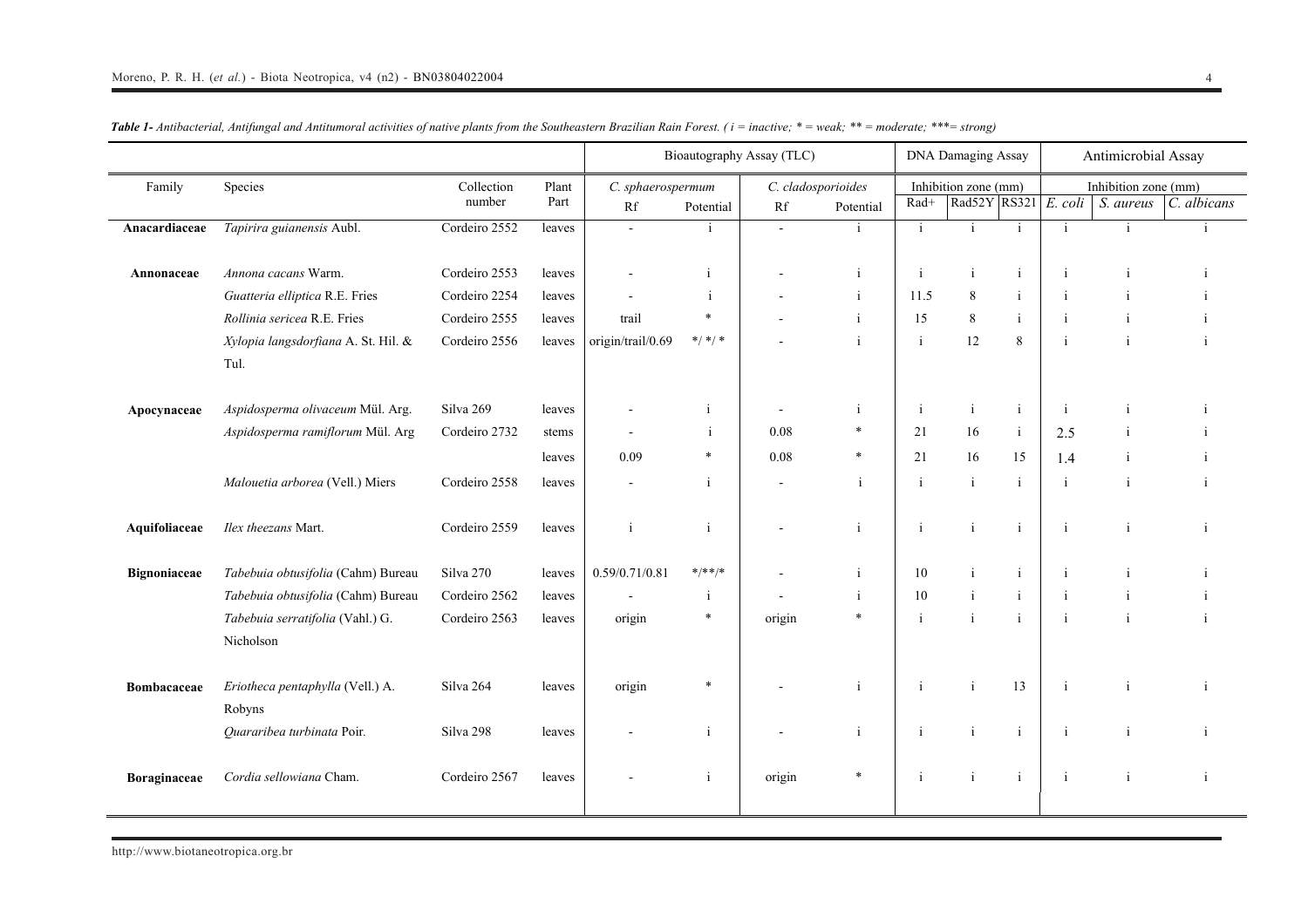|                     |                                             |               |        | Bioautography Assay (TLC) |              |                    |              |              | <b>DNA Damaging Assay</b> |              |              | Antimicrobial Assay  |                       |  |
|---------------------|---------------------------------------------|---------------|--------|---------------------------|--------------|--------------------|--------------|--------------|---------------------------|--------------|--------------|----------------------|-----------------------|--|
| Family              | Species                                     | Collection    | Plant  | C. sphaerospermum         |              | C. cladosporioides |              |              | Inhibition zone (mm)      |              |              | Inhibition zone (mm) |                       |  |
|                     |                                             | number        | Part   | Rf                        | Potential    | Rf                 | Potential    | $\rm Rad+$   | Rad52Y                    | <b>RS321</b> | E. coli      |                      | S. aureus C. albicans |  |
| <b>Bromeliaceae</b> | Pitcairnia flammea Lindl.                   | Silva 292     | leaves | $\blacksquare$            |              | $\sim$             |              | $\mathbf{i}$ | j                         | i.           | $\mathbf{i}$ | $\mathbf{i}$         |                       |  |
|                     |                                             |               |        |                           |              |                    |              |              |                           |              |              |                      |                       |  |
| <b>Burseraceae</b>  | Protium widgrenii Engl.                     | Cordeiro 2310 | leaves |                           | $\mathbf{i}$ |                    | $\mathbf{i}$ | $\mathbf{i}$ | $\rm i$                   | $\mathbf{i}$ | $\mathbf{i}$ | $\mathbf{i}$         | i                     |  |
|                     |                                             |               |        |                           |              |                    |              |              |                           |              |              |                      |                       |  |
|                     | Chrysobalanaceae Couepia venosa Prance.     | Cordeiro 2574 | leaves |                           | $\mathbf{i}$ |                    | $\mathbf{i}$ | $\mathbf{i}$ | $\mathbf{i}$              | $\mathbf{i}$ | $\mathbf{i}$ | $\mathbf{i}$         |                       |  |
|                     | Hirtella hebeclada Moric. ex                | Silva 277     | leaves |                           | $\mathbf{i}$ |                    | $\mathbf{i}$ | 11           | $\mathbf{i}$              | $\mathbf{i}$ | $\mathbf{i}$ | $\mathbf{i}$         |                       |  |
|                     | DC.                                         |               |        |                           |              |                    |              |              |                           |              |              |                      |                       |  |
|                     |                                             |               | stems  |                           | $\mathbf{i}$ |                    | i            | $\mathbf{i}$ | $\mathbf{i}$              | $\mathbf{i}$ | $\mathbf{i}$ | $\mathbf{i}$         |                       |  |
|                     | Licania kunthiana Hook. f.                  | Cordeiro 2577 | leaves | origin                    | *            |                    | $\mathbf{i}$ | 10           | $\mathbf{i}$              | i            | $\mathbf{i}$ |                      |                       |  |
|                     | Licania hoehnei Pilg.                       | Cordeiro 2576 | leaves | $\blacksquare$            | $\mathbf{i}$ |                    | $\mathbf{i}$ | $\mathbf{i}$ | $\mathbf{i}$              | $\mathbf{i}$ | $\mathbf{i}$ | $\mathbf{i}$         |                       |  |
|                     | Parinari excelsa Sabine                     | Cordeiro 2579 | leaves | $\mathbf{i}$              | $\sim$       | origin             | $\ast$       | 11.5         | 11                        | $\mathbf{i}$ | $\mathbf{i}$ | $\mathbf{i}$         |                       |  |
|                     |                                             |               |        |                           |              |                    |              |              |                           |              |              |                      |                       |  |
| Clusiaceae          | Calophyllum brasiliense Camb. Silva 274     |               | stems  |                           | i            | origin             | ***          | $\mathbf{i}$ | $\mathbf{i}$              | $\mathbf{i}$ | $\mathbf{i}$ | $\mathbf{i}$         |                       |  |
|                     |                                             |               | leaves |                           | $\mathbf{i}$ | origin             | $\ast$       | $\mathbf{i}$ | $\mathbf{i}$              | $\mathbf{i}$ | $\mathbf{i}$ | j                    |                       |  |
|                     | Clusia criuva Vesque                        | Silva 291     | leaves |                           | $\mathbf{i}$ | ÷,                 | $\mathbf{i}$ | $\mathbf{i}$ | $\mathbf{i}$              | 10.5         | $\mathbf{i}$ | i                    |                       |  |
|                     |                                             |               | stems  |                           | $\mathbf{i}$ |                    | $\mathbf{i}$ | $\mathbf{i}$ | $\mathbf{i}$              | $\mathbf{i}$ | $\mathbf{i}$ | $\mathbf{i}$         |                       |  |
|                     |                                             |               |        |                           |              |                    |              |              |                           |              |              |                      |                       |  |
| Costaceae           | Costus spiralis (Jacq.) Roscoe              | Silva 271     | leaves |                           | $\mathbf{i}$ | origin             | $\ast$       | $\mathbf{i}$ | $\mathbf{i}$              | $\mathbf{i}$ | $\mathbf{i}$ | $\mathbf{i}$         | -i                    |  |
|                     |                                             |               |        |                           |              |                    |              |              |                           |              |              |                      |                       |  |
| Cyatheaceae         | Cyathea corcovadensis (Raddi) Cordeiro 1578 |               | leaves |                           | $\mathbf{i}$ |                    | $\mathbf{i}$ | $\mathbf{i}$ | $\mathbf{i}$              | 9            | $\mathbf{i}$ | $\mathbf{i}$         |                       |  |
|                     | Domin                                       |               |        |                           |              |                    |              |              |                           |              |              |                      |                       |  |
|                     |                                             |               |        |                           |              |                    |              |              |                           |              |              |                      |                       |  |
| Erythroxylaceae     | Erythroxylum cuspidifolium                  | Cordeiro 2583 | leaves | origin                    | $\ast$       | origin             | $\ast$       | 8            | $\mathbf{i}$              | $\mathbf{i}$ | $\mathbf{i}$ | $\mathbf{i}$         | $\mathbf{i}$          |  |
|                     | Mart.                                       |               |        |                           |              |                    |              |              |                           |              |              |                      |                       |  |
|                     |                                             |               |        |                           |              |                    |              |              |                           |              |              |                      |                       |  |
|                     |                                             |               |        |                           |              |                    |              |              |                           |              |              |                      |                       |  |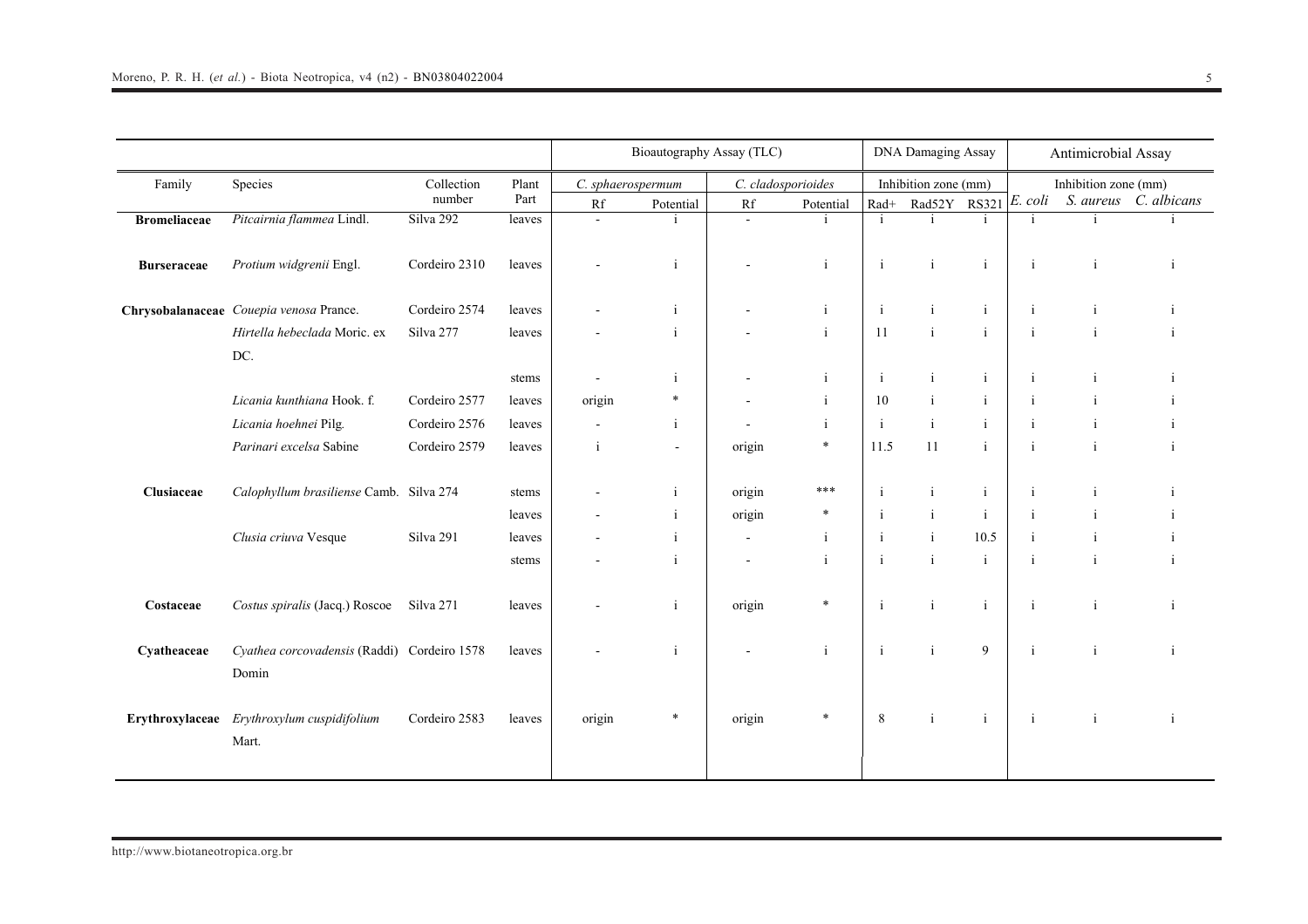|                |                                                    |                      |               |              |                                | Bioautography Assay (TLC) |                                 | <b>DNA Damaging Assay</b> |                                |              | Antimicrobial Assay |                      |                       |  |
|----------------|----------------------------------------------------|----------------------|---------------|--------------|--------------------------------|---------------------------|---------------------------------|---------------------------|--------------------------------|--------------|---------------------|----------------------|-----------------------|--|
| Family         | Species                                            | Collection<br>number | Plant<br>Part | Rf           | C. sphaerospermum<br>Potential | $\mathbf{R}\mathbf{f}$    | C. cladosporioides<br>Potential | $Rad+$                    | Inhibition zone (mm)<br>Rad52Y | <b>RS321</b> | E. coli             | Inhibition zone (mm) | S. aureus C. albicans |  |
| Euphorbiaceae  | Actinostemon concolor<br>(Spreng.) Müll. Arg.      | Cordeiro 2584        | leaves        | $\sim$       |                                | $\omega$                  |                                 | $\mathbf{i}$              |                                | i.           | $\mathbf{i}$        |                      |                       |  |
|                |                                                    |                      | stems         |              | $\mathbf{i}$                   |                           | $\mathbf{i}$                    | j                         | j                              | $\rm i$      | j                   | $\mathbf{1}$         |                       |  |
|                | Hyeronima alchorneoides<br>Allemao                 | Silva 273            | leaves        |              | $\mathbf{i}$                   |                           | $\mathbf{i}$                    | $\mathbf{i}$              | $\mathbf{i}$                   | $\mathbf{i}$ | j                   | i                    |                       |  |
|                | Hyeronima alchorneoides<br>Allemao                 | Cordeiro 2586        | leaves        |              | $\mathbf{i}$                   |                           | $\mathbf{i}$                    | $\mathbf{i}$              | 9                              | $10\,$       | $\mathbf{i}$        | j.                   | i                     |  |
|                | Pausandra morisiana<br>Radek                       | Cordeiro 2587        | leaves        |              | $\blacksquare$                 | origin                    | $\ast$                          | $\mathbf{i}$              | $\mathbf{i}$                   | $\mathbf{i}$ | $\mathbf{i}$        | $\mathbf{i}$         | i                     |  |
|                | Pera glabrata (Schott)<br>Poepp. ex Baill          | Silva 267            | leaves        |              | $\mathbf{i}$                   |                           | $\mathbf{i}$                    | $\mathbf{i}$              | $\mathbf{i}$                   | $\mathbf{i}$ | $\mathbf{i}$        | $\mathbf{i}$         | i                     |  |
|                | Pera glabrata (Schott)<br>Poepp. ex Baill          | Cordeiro2589         | leaves        |              | $\mathbf{i}$                   | origin                    | $\ast$                          | 9                         | $\mathbf{i}$                   | $\rm i$      | j                   | j                    | i                     |  |
|                | Tetrorchidium rubrivenium Silva 290<br>Poepp.      |                      | leaves        |              | $\mathbf{i}$                   |                           | $\mathbf{i}$                    | 9                         | 10                             | $\mathbf{i}$ | $\mathbf{i}$        | $\mathbf{i}$         | i                     |  |
|                |                                                    |                      | stems         | origin       | $\ast$                         | 0.25                      | **                              | $\mathbf{i}$              | $\mathbf{i}$                   | $\mathbf{i}$ | $\mathbf{i}$        | i                    | $\mathbf{1}$          |  |
|                | Tetrorchidium rubrivenium Cordeiro 2306A<br>Poepp. |                      | leaves        |              | $\mathbf{i}$                   | $\blacksquare$            | $\mathbf{i}$                    | $\mathbf{i}$              | $\mathbf{i}$                   | $\mathbf{i}$ | $\mathbf{i}$        | i                    | i                     |  |
| Flacourtiaceae | Casearia decandra Jacq.                            | Cordeiro 2590        | leaves        |              | i                              | 0.03                      | ***                             | $\mathbf{i}$              | $\mathbf{i}$                   | $\mathbf{i}$ | $\mathbf{i}$        | i                    |                       |  |
|                | Casearia sylvestris Sw.                            | Cordeiro 2592        | leaves        | trail        | $\ast$                         | origin                    | $\ast$                          | 11                        | $\,8\,$                        | 9            | j                   | $\mathbf{i}$         | $\blacksquare$        |  |
| Gesneriaceae   | Sinningia schiffneri Fritsch Silva 293             |                      | leaves        |              | $\mathbf{i}$                   |                           | $\mathbf{i}$                    | $\mathbf{i}$              | $\rm i$                        | $\mathbf{i}$ | $\mathbf{i}$        | i                    | j                     |  |
|                | Sinningia mauroana A.<br>Chautems                  | Silva 296            | leaves        | $\mathbf{i}$ | $\overline{a}$                 | $\mathbf{i}$              |                                 | $\mathbf{i}$              | $\rm i$                        | $\mathbf{i}$ | $\mathbf{i}$        | $\mathbf{i}$         | $\mathbf{i}$          |  |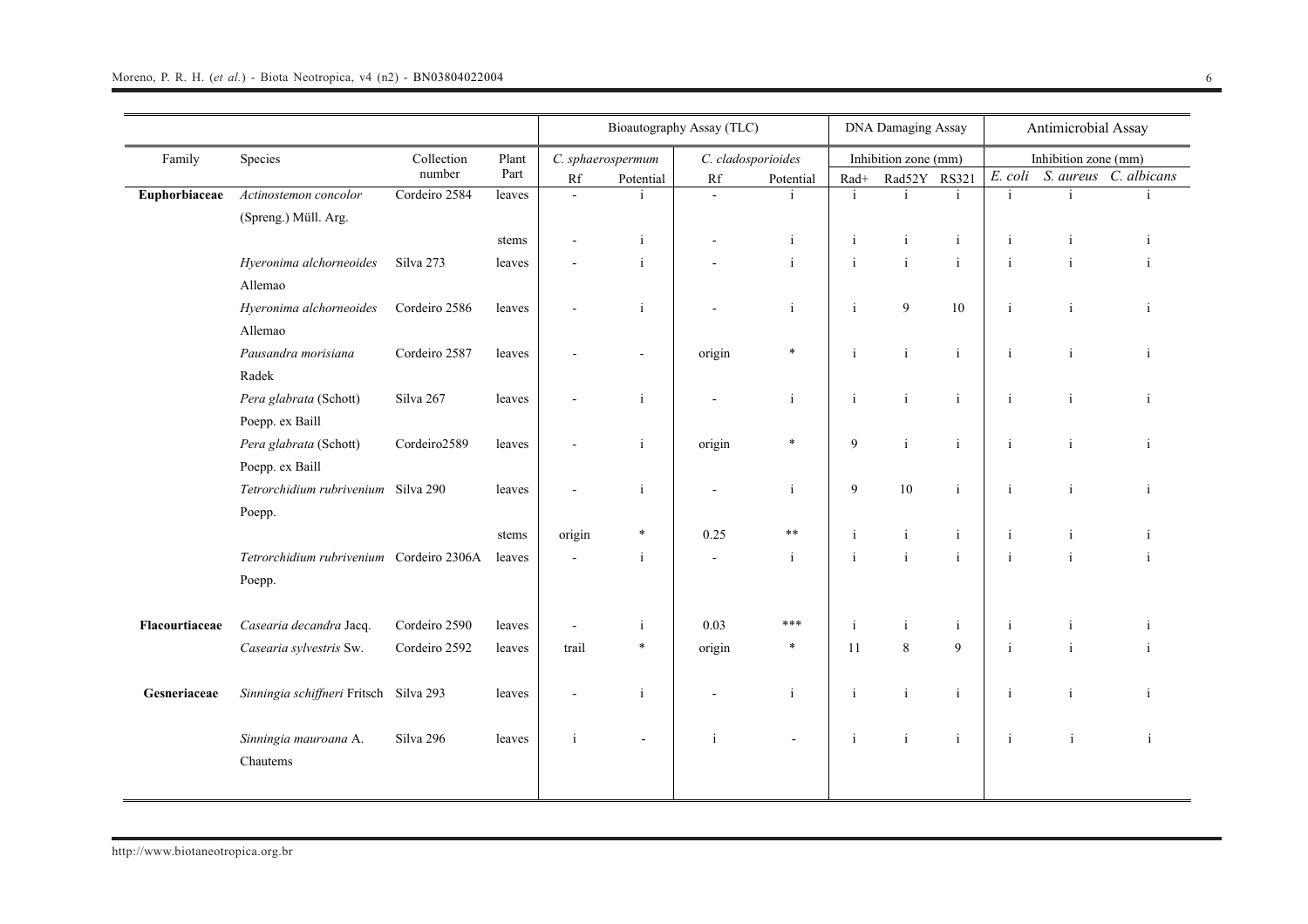|               |                                          |                      |               | Bioautography Assay (TLC) |              |                    |                     |              | <b>DNA Damaging Assay</b> |                              |              | Antimicrobial Assay               |              |  |
|---------------|------------------------------------------|----------------------|---------------|---------------------------|--------------|--------------------|---------------------|--------------|---------------------------|------------------------------|--------------|-----------------------------------|--------------|--|
| Family        | Species                                  | Collection<br>number | Plant<br>Part | C. sphaerospermum         |              | C. cladosporioides |                     |              | Inhibition zone (mm)      |                              | E. coli      | Inhibition zone (mm)<br>S. aureus | C. albicans  |  |
|               | Lacistema lucidum Schnizl. Silva 268     |                      |               | Rf<br>$\sim$              | Potential    | Rf<br>origin       | Potential<br>$\ast$ | $\mathbf{i}$ | Rad+ Rad52Y<br>i.         | <b>RS321</b><br>$\mathbf{i}$ | $\mathbf{i}$ | i.                                |              |  |
| Lacistemaceae |                                          |                      | leaves        |                           |              |                    |                     |              |                           |                              |              |                                   |              |  |
| Lauraceae     | Cryptocaria saligna Mez.                 | Cordeiro 2603        | leaves        | 0.49/0.57/0.77            | $*/ * / *$   |                    | <sup>i</sup>        | $\mathbf{i}$ | i                         | i                            | $\mathbf{i}$ | $\mathbf{1}$                      |              |  |
|               | Nectandra membracea<br>(Sw.) Griseb.     | Cordeiro 2605        | leaves        | 0.48                      | $\ast$       | 0.48               | $\ast\ast$          | 10           | $\mathbf{i}$              | $\mathbf{i}$                 | $\mathbf{i}$ | $\mathbf{i}$                      | ÷            |  |
|               | Ocotea odorifera (Vell.)<br>J.G. Rohwer  | Cordeiro 2730        | leaves        | $0.8\,$                   | $\ast$       |                    | $\mathbf{i}$        | $\mathbf{i}$ | $\mathbf{i}$              | $\mathbf{i}$                 | $\mathbf{i}$ |                                   | i            |  |
|               |                                          |                      | stems         | $\sim$                    | $\mathbf{i}$ | origin/0.72        | ***/ *              | $\mathbf{i}$ | 14                        | $\mathbf{i}$                 | $\mathbf{i}$ | $\mathbf{i}$                      |              |  |
|               | Ocotea dispersa (Nees)<br>Mez.           | Cordeiro 2606        | leaves        | trail                     | $\ast$       | origin             | $\ast$              | 10           | $\mathbf{i}$              | 12                           |              |                                   |              |  |
|               | Ocotea odorifera (Vell.)<br>J.G. Rohwer  | Cordeiro 2608        | stems         |                           | i            | 0.72               | $\ast$              | $\mathbf{i}$ | $\mathbf{i}$              | $\mathbf{i}$                 | $\mathbf{i}$ | $\mathbf{i}$                      | $\mathbf{i}$ |  |
|               |                                          |                      | leaves        | 0.75                      | $***$        | 0.73               | $***$               | $\mathbf{i}$ |                           | 11                           | j            |                                   |              |  |
|               | Ocotea velloziana Mez.                   | Cordeiro 2612        | leaves        |                           | $\mathbf{i}$ |                    | $\mathbf{i}$        | $\mathbf{i}$ | $\mathbf{i}$              | $\mathbf{i}$                 | ji           |                                   |              |  |
| Lecythidaceae | Cariniana estrellensis<br>(Raddi) Kuntze | Cordeiro 2613        | leaves        |                           | $\mathbf{i}$ | origin             | **                  | $\mathbf{i}$ | $\mathbf{i}$              | $\mathbf{i}$                 | $\mathbf{i}$ | $\mathbf{i}$                      | <sup>i</sup> |  |
| Leguminosae   | Hymenaea courbaril L.                    | Cordeiro 2618        | leaves        |                           | $\mathbf{i}$ |                    | $\mathbf{i}$        | 11           | 12                        | $\mathbf{i}$                 | $\mathbf{i}$ | $\mathbf{1}$                      |              |  |
|               | Inga edulis Mart.                        | Cordeiro 2620        | leaves        |                           | j.           |                    | <sup>i</sup>        | $\mathbf{i}$ | $\mathbf{i}$              | i                            | i            |                                   |              |  |
|               | Inga laurina (Sw.) Willd.                | Cordeiro 2619        | leaves        |                           | $\mathbf{i}$ | origin             | $\ast$              | 8            | $\mathbf{i}$              | 9                            | $\mathbf{i}$ | $\mathbf{i}$                      |              |  |
|               | Machaerium nictitans<br>Benth.           | Cordeiro 2625        | leaves        |                           | i            |                    | $\mathbf{i}$        | 12           | $\mathbf{i}$              | 8                            | $\mathbf{i}$ | $\mathbf{i}$                      | $\mathbf{1}$ |  |
|               | Ormosia arborea (Vell.)<br>Harms         | Cordeiro 2626        | leaves        |                           | j.           |                    | $\mathbf{i}$        | $\mathbf{i}$ | $\mathbf{i}$              | $\mathbf{i}$                 | $\mathbf{i}$ |                                   | j.           |  |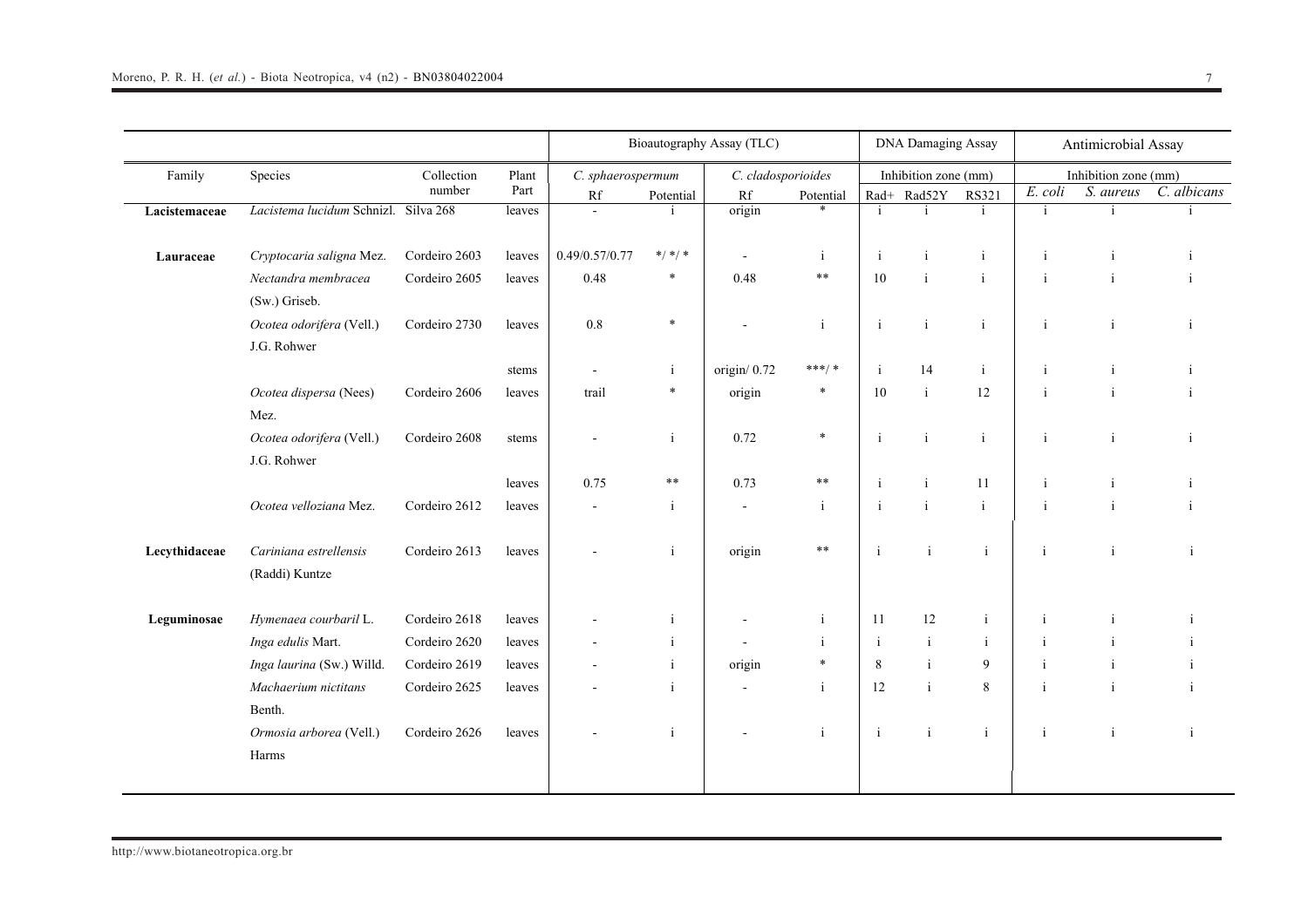|                 |                                                                 |                |                                                                                                  | Bioautography Assay (TLC) |              |                        | <b>DNA Damaging Assay</b> |              |                      |              | Antimicrobial Assay |                                                                                                                                                                                                                    |              |
|-----------------|-----------------------------------------------------------------|----------------|--------------------------------------------------------------------------------------------------|---------------------------|--------------|------------------------|---------------------------|--------------|----------------------|--------------|---------------------|--------------------------------------------------------------------------------------------------------------------------------------------------------------------------------------------------------------------|--------------|
| Family          | Species                                                         | Collection     | Plant<br>C. sphaerospermum<br>Part<br>Rf<br>origin/trail<br>leaves<br>leaves<br>origin<br>leaves |                           |              |                        | C. cladosporioides        |              | Inhibition zone (mm) |              |                     |                                                                                                                                                                                                                    |              |
|                 |                                                                 | number         |                                                                                                  |                           | Potential    | $\mathbf{R}\mathbf{f}$ | Potential                 | $Rad+$       | Rad52Y               | <b>RS321</b> | E. coli             | Inhibition zone (mm)<br>S. aureus<br>$\mathbf{i}$<br>$\rm i$<br>$\rm i$<br>$\mathbf{i}$<br>$\mathbf{i}$<br>$\mathbf{i}$<br>$\mathbf{i}$<br>$\mathbf{i}$<br>$\mathbf{i}$<br>$\mathbf{i}$<br>$\mathbf{i}$<br>$\rm i$ | C. albicans  |
| Leguminosae     | Piptadenia gonoacantha                                          | Cordeiro 2627  |                                                                                                  |                           | $* / *$      | $\mathbf{r}$           |                           | $\mathbf{i}$ | $\mathbf{i}$         | 10           | $\mathbf{i}$        |                                                                                                                                                                                                                    |              |
| (cont.)         | (Mart.) J.F. Macbride                                           |                |                                                                                                  |                           |              |                        |                           |              |                      |              |                     |                                                                                                                                                                                                                    |              |
|                 | Pterocarpus rohrii Vahl.                                        | Cordeiro 2628  |                                                                                                  |                           | $\mathbf{i}$ |                        | $\mathbf{i}$              | $\mathbf{i}$ | $\mathbf{i}$         | 13.5         | $\mathbf{i}$        |                                                                                                                                                                                                                    | j.           |
| Malpighiaceae   | Barnebya dispar<br>(Griseb.) W.R. Anderson &<br><b>B.</b> Gates | Cordeiro 2730A |                                                                                                  |                           | $**$         | origin                 | $\ast$                    | $\mathbf{i}$ | $\mathbf{i}$         | $\mathbf{i}$ | $\mathbf{i}$        |                                                                                                                                                                                                                    | $\mathbf{i}$ |
|                 | Heteropteris chrysophylla<br>(Lam.) Kunth.                      | Silva 289      | leaves                                                                                           | origin                    | $\ast\ast$   | origin                 | $**$                      | $\,8\,$      | $\mathbf{i}$         | $\mathbf{i}$ | $\mathbf{i}$        |                                                                                                                                                                                                                    | $\mathbf{i}$ |
|                 |                                                                 |                | stems                                                                                            | $\blacksquare$            | $\mathbf{i}$ | $\blacksquare$         | $\mathbf{i}$              | $\mathbf{i}$ | $\mathbf{i}$         | $\mathbf{i}$ | $\mathbf{i}$        |                                                                                                                                                                                                                    |              |
| Malvaceae       | Hibiscus pernambucensis<br>Arruda                               | Silva 288      | leaves                                                                                           | origin                    | $\ast$       | origin                 | $\ast$                    | $\mathbf{i}$ | $8\,$                | $\mathbf{i}$ | i                   |                                                                                                                                                                                                                    | $\mathbf{i}$ |
| Marcgraviaceae  | Norantea brasiliensis<br>Choisy                                 | Silva 295      | leaves                                                                                           |                           | $\mathbf{i}$ |                        | $\mathbf{i}$              | $\mathbf{i}$ | $\mathbf{i}$         | $\mathbf{i}$ | $\mathbf{i}$        |                                                                                                                                                                                                                    | -i           |
|                 |                                                                 |                | stems                                                                                            |                           | $\mathbf{i}$ |                        | $\mathbf{i}$              | $\mathbf{i}$ | $\mathbf{i}$         | 10           | i                   |                                                                                                                                                                                                                    |              |
| Melastomataceae | Miconia pyrifolia Naud.                                         | Cordeiro 2632  | leaves                                                                                           |                           | $\mathbf{i}$ |                        | $\mathbf{i}$              | $\mathbf{i}$ | $\mathbf{i}$         | $\mathbf{i}$ | $\mathbf{i}$        |                                                                                                                                                                                                                    | ji           |
| Meliaceae       | Cabralea canjerana (Vell.)<br>Mart.                             | Cordeiro 2633  | leaves                                                                                           |                           | $\mathbf{i}$ |                        | $\mathbf{i}$              | 12           | $\rm i$              | $\mathbf{i}$ | $\mathbf{i}$        |                                                                                                                                                                                                                    | $\mathbf{i}$ |
|                 | Guarea macrophylla Vahl.                                        | Silva 284      | leaves                                                                                           |                           | $\mathbf{i}$ |                        | <sup>i</sup>              | 12           | 8                    | $\mathbf{i}$ | $\mathbf{i}$        |                                                                                                                                                                                                                    |              |
|                 | Trichilia lepidota Mart.                                        | Cordeiro 2636  | leaves                                                                                           |                           | $\mathbf{i}$ |                        | $\rm i$                   | $\mathbf{i}$ | 9                    | 12           | $\mathbf{i}$        |                                                                                                                                                                                                                    | $\mathbf{i}$ |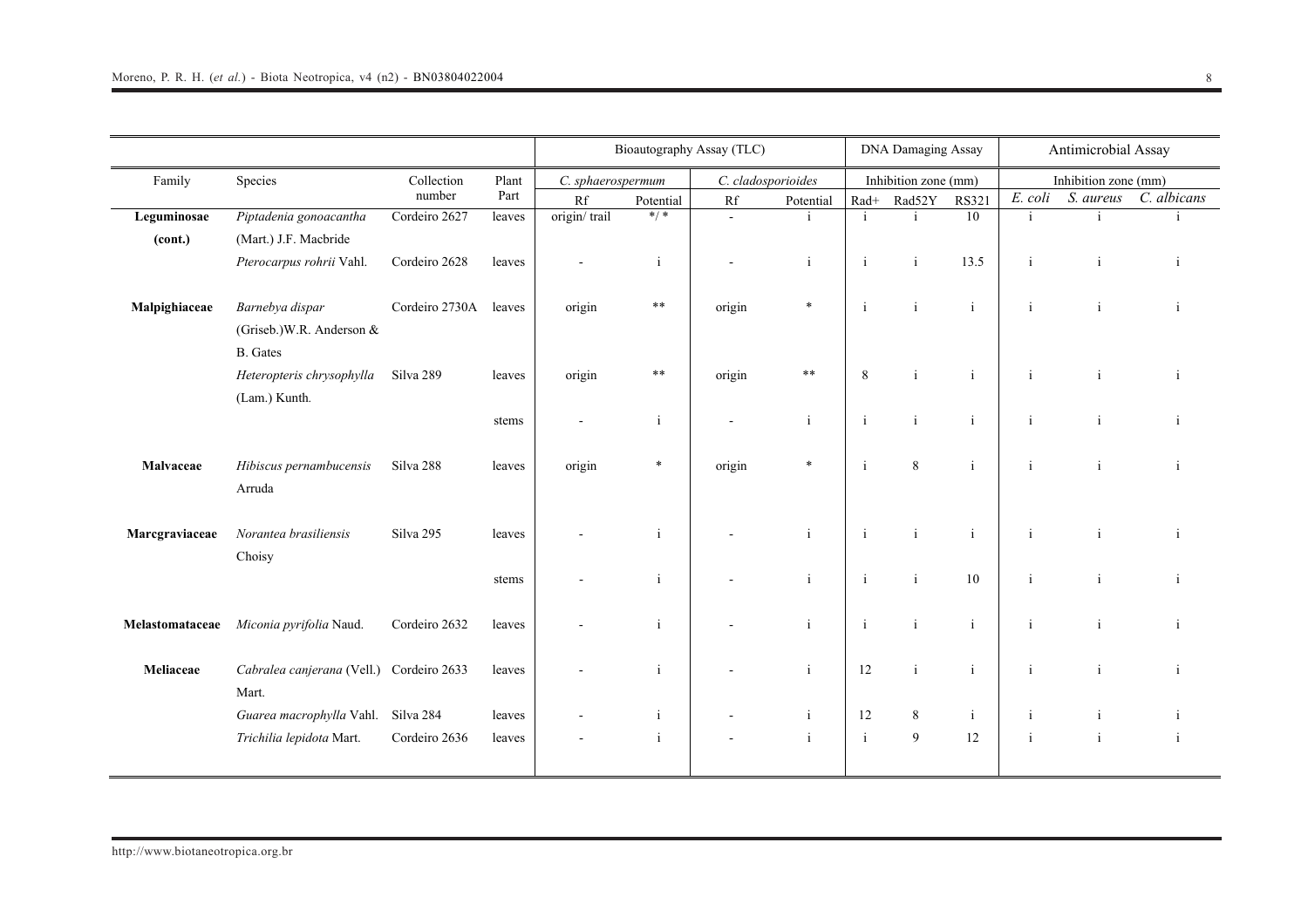|               |                                                |               |        | Bioautography Assay (TLC) |              |                        |                    | DNA Damaging Assay |                      |              | Antimicrobial Assay |                      |              |
|---------------|------------------------------------------------|---------------|--------|---------------------------|--------------|------------------------|--------------------|--------------------|----------------------|--------------|---------------------|----------------------|--------------|
| Family        | Species                                        | Collection    | Plant  | C. sphaerospermum         |              |                        | C. cladosporioides |                    | Inhibition zone (mm) |              |                     | Inhibition zone (mm) |              |
|               |                                                | number        | Part   | Rf                        | Potential    | $\mathbf{R}\mathbf{f}$ | Potential          | $\rm Rad+$         | Rad52Y               | <b>RS321</b> |                     | E. coli S. aureus    | C. albicans  |
| Moraceae      | Brosimum guianense (Aubl.)                     | Cordeiro 2640 | leaves | $\blacksquare$            |              | origin                 | $\ast$             | i.                 | i.                   | $\mathbf{i}$ | $\mathbf{i}$        | i                    |              |
|               | Huber                                          |               |        |                           |              |                        |                    |                    |                      |              |                     |                      |              |
|               | Ficus pulchella Schott                         | Cordeiro 2645 | leaves | $\blacksquare$            | $\mathbf{i}$ | $\mathbf{r}$           | $\mathbf{i}$       | i                  | $\mathbf{i}$         | $\rm i$      | $\mathbf{i}$        | i                    |              |
|               |                                                |               | stems  | $\mathbf{r}$              | $\mathbf{i}$ | origin                 | $\ast$             | j.                 | $\rm i$              | $\rm i$      | $\mathbf{i}$        | $\mathbf{i}$         |              |
|               | Ficus insipida Willd.                          | Cordeiro 2644 | leaves | origin                    | $\ast$       | origin                 | $\ast$             | $\mathbf{i}$       | $\mathbf{i}$         | $\mathbf{i}$ | $\mathbf{i}$        | i                    |              |
|               |                                                |               | stems  | $\mathbf{r}$              | $\mathbf{i}$ | $\blacksquare$         | $\mathbf{i}$       | $\mathbf{i}$       | $\rm i$              | 12.5         | $\mathbf{i}$        | $\mathbf{i}$         |              |
|               | Pourouma guianensis Aubl.                      | Cordeiro 2571 | leaves | origin                    | $\ast$       | origin                 | $\ast$             | $\mathbf{i}$       | 10                   | $\rm i$      | $\rm i$             | $\rm i$              |              |
|               | Sorocea bonplandii (Baill)                     | Cordeiro 2642 | leaves |                           | $\mathbf{i}$ | 0.09                   | $\ast$             | $\mathbf{i}$       | $\mathbf{i}$         | $\mathbf{i}$ | $\mathbf{i}$        | $\mathbf{i}$         |              |
|               | W.C. Burger, Lang. & Wess.                     |               |        |                           |              |                        |                    |                    |                      |              |                     |                      |              |
|               | Boer                                           |               |        |                           |              |                        |                    |                    |                      |              |                     |                      |              |
|               | Sorocea bonplandii (Baill)                     | Silva 278     | leaves |                           | $\mathbf{i}$ |                        | $\mathbf{i}$       | 14                 | $\mathbf{i}$         | $\mathbf{i}$ | $\mathbf{i}$        | $\mathbf{i}$         | $\mathbf{i}$ |
|               | W.C. Burger, Lanj. & Wess                      |               |        |                           |              |                        |                    |                    |                      |              |                     |                      |              |
|               | Boer                                           |               |        |                           |              |                        |                    |                    |                      |              |                     |                      |              |
|               |                                                |               |        |                           |              |                        |                    |                    |                      |              |                     |                      |              |
| Myristicaceae | Virola gardneri (A.DC.) Warb. Cordeiro 2648    |               | leaves |                           | $\mathbf{i}$ |                        | $\mathbf{i}$       | $\mathbf{i}$       | $\mathbf{i}$         | $\rm i$      | $\mathbf{i}$        | $\mathbf{i}$         |              |
|               |                                                |               | stems  |                           | $\mathbf{i}$ | origin                 | $\ast$             | $\mathbf{i}$       | $\mathbf{i}$         | $\mathbf{i}$ | $\mathbf{i}$        | $\mathbf{i}$         |              |
|               |                                                |               |        |                           |              |                        |                    |                    |                      |              |                     |                      |              |
| Myrsinaceae   | Myrsine umbellata Mart.                        | Cordeiro 2306 | leaves | origin                    | $\ast$       | origin                 | $\ast$             | $\mathbf{i}$       | 11                   | $\mathbf{i}$ | $\mathbf{i}$        | $\mathbf{i}$         |              |
|               |                                                |               |        |                           |              |                        |                    |                    |                      |              |                     |                      |              |
|               |                                                |               |        |                           |              |                        |                    |                    |                      |              |                     |                      |              |
| Myrtaceae     | Campomanesia phaea (Berg.)                     | Cordeiro 2657 | leaves |                           | $\mathbf{i}$ |                        | $\mathbf{i}$       | $\mathbf{i}$       | $\mathbf{i}$         | 9            | $\mathbf{i}$        | $\mathbf{i}$         | i            |
|               | L.R. Landrum                                   |               |        |                           |              |                        |                    |                    |                      |              |                     |                      |              |
|               |                                                |               | stems  |                           | $\mathbf{i}$ |                        | $\mathbf{i}$       | $\mathbf{i}$       | $\mathbf{i}$         | 11           | $\mathbf{i}$        | $\mathbf{i}$         | i            |
|               |                                                |               |        |                           |              |                        |                    |                    |                      |              |                     |                      |              |
| Nyctaginaceae | Guapira opposita (Vell.) Reitz. Silva 297      |               | leaves | origin/trail              | $*/*$        | origin                 | $***$              | $\mathbf{i}$       | $\mathbf{i}$         | $\mathbf{i}$ | $\mathbf{i}$        | $\mathbf{i}$         |              |
|               |                                                |               |        |                           |              |                        |                    |                    |                      |              |                     |                      |              |
| Ochnaceae     | Ouratea multiflora (Pohl.) Engl. Cordeiro 2695 |               | leaves |                           | $\mathbf{i}$ | origin                 | $\ast$             | 11                 | 11                   | $\rm i$      | $\rm i$             | $\rm i$              |              |
|               |                                                |               |        |                           |              |                        |                    |                    |                      |              |                     |                      |              |
|               |                                                |               |        |                           |              |                        |                    |                    |                      |              |                     |                      |              |

http://www.biotaneotropica.org.br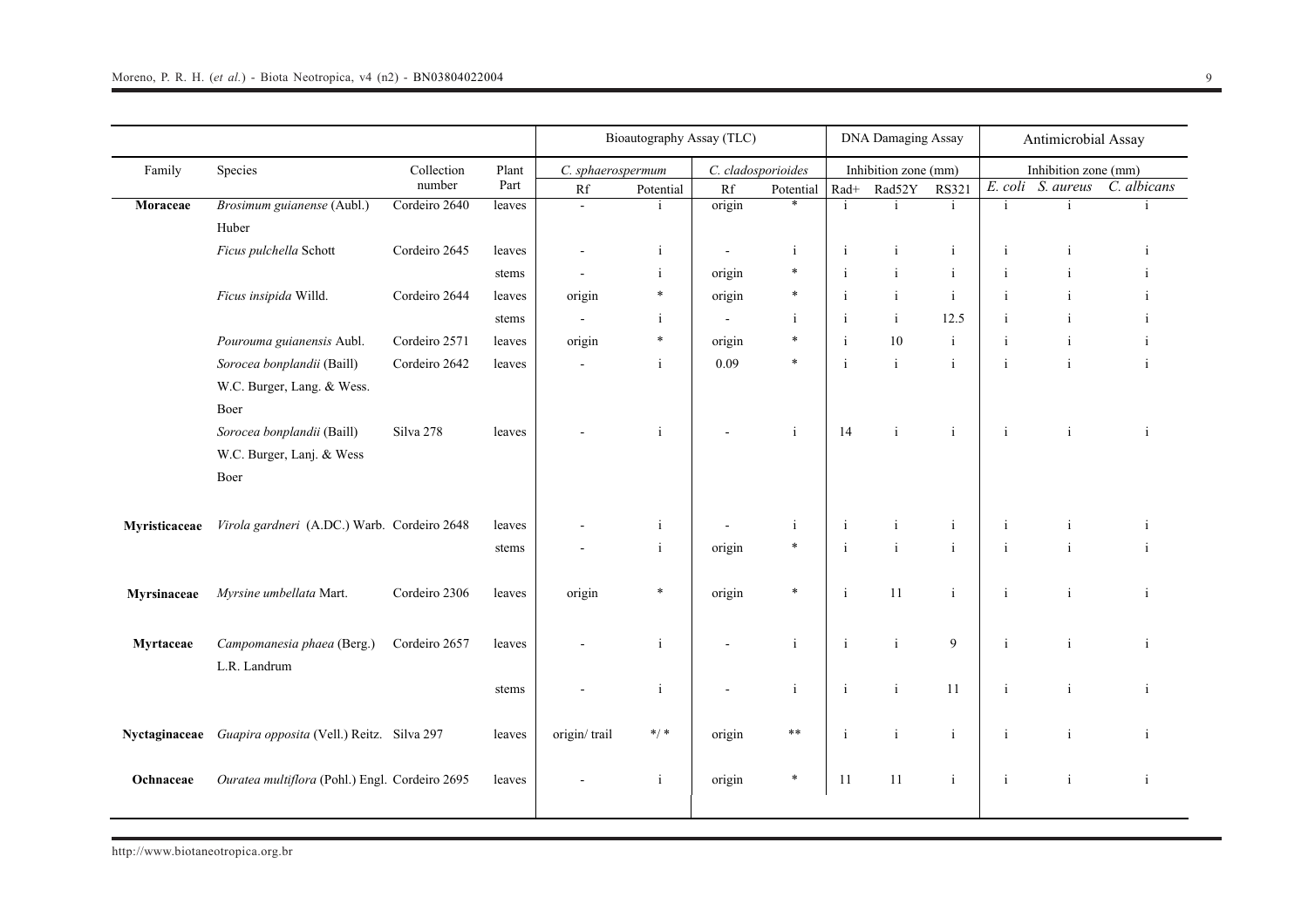|            |                                                                   |                      |               |                         |              | Bioautography Assay (TLC) |              |              | <b>DNA Damaging Assay</b>      |              |              | Antimicrobial Assay               |              |
|------------|-------------------------------------------------------------------|----------------------|---------------|-------------------------|--------------|---------------------------|--------------|--------------|--------------------------------|--------------|--------------|-----------------------------------|--------------|
| Family     | Species                                                           | Collection<br>number | Plant<br>Part | C. sphaerospermum<br>Rf | Potential    | C. cladosporioides<br>Rf  | Potential    | $\rm Rad+$   | Inhibition zone (mm)<br>Rad52Y | <b>RS321</b> | E. coli      | Inhibition zone (mm)<br>S. aureus | C. albicans  |
| Olacaceae  | Heisteria silvianni Schwacke Cordeiro 2308                        |                      | leaves        | origin/0.72             | $* / *$      | origin                    | $\ast$       | $\mathbf{i}$ | 9                              | 10           | $\mathbf{i}$ |                                   |              |
|            |                                                                   |                      | stems         |                         | $\mathbf{i}$ |                           | $\mathbf{i}$ | $\mathbf{i}$ | $\rm i$                        | $\mathbf{i}$ | j            |                                   |              |
|            | Tetrastylidium grandiflorum                                       | Cordeiro 2696        | leaves        | origin                  | $\ast$       |                           | $\mathbf{i}$ | 9            | 11                             | $\mathbf{i}$ | $\mathbf{i}$ | $\mathbf{i}$                      | j.           |
|            | (Baill.)Sleumer                                                   |                      |               |                         |              |                           |              |              |                                |              |              |                                   |              |
|            |                                                                   |                      |               |                         |              |                           |              |              |                                |              |              |                                   |              |
| Proteaceae | Roupala brasiliensis Klotzsch Cordeiro 2698                       |                      | leaves        |                         |              |                           | j            | $\mathbf{i}$ | $\mathbf{i}$                   | 10           | j.           |                                   |              |
|            |                                                                   |                      |               |                         |              |                           |              |              |                                |              |              |                                   |              |
| Rhamnaceae | Rhamnidium glabrum Reiss.                                         | Cordeiro 2699        | leaves        |                         | $\mathbf{i}$ |                           | $\mathbf{i}$ | $\mathbf{i}$ | $\mathbf{i}$                   | $\mathbf{i}$ | $\mathbf{i}$ | $\mathbf{i}$                      |              |
| Rubiaceae  | Amaioua intermedia Mart.                                          | Silva 279            | leaves        |                         | i.           |                           | j            | $\mathbf{i}$ | $\mathbf{i}$                   | $\mathbf{i}$ | $\mathbf{i}$ |                                   |              |
|            |                                                                   |                      | stems         |                         | $\mathbf{i}$ | origin                    | $\ast$       | $\mathbf{i}$ | 10                             | 10           |              |                                   |              |
|            | Psychotria mapoureoides DC. Cordeiro 2705                         |                      | leaves        |                         | $\mathbf{i}$ |                           | $\mathbf{i}$ | $\mathbf{i}$ | $\mathbf{i}$                   | $\mathbf{i}$ | j.           |                                   |              |
|            |                                                                   |                      | stems         | origin/ $0.62$          | $***/$ *     | origin                    | ***          | $\mathbf{i}$ | $\mathbf{i}$                   | 11           | j            | i                                 |              |
|            | Psychotria mapoureoides DC. Cordeiro 2705A leaves                 |                      |               |                         | $\mathbf{i}$ | $\overline{a}$            | $\mathbf{i}$ | $\mathbf{i}$ | $\mathbf{i}$                   | $\mathbf{i}$ | $\mathbf{i}$ | $\mathbf{i}$                      |              |
|            |                                                                   |                      |               |                         |              |                           |              |              |                                |              |              |                                   |              |
|            |                                                                   |                      |               |                         |              |                           |              |              |                                |              |              |                                   |              |
|            | Psychotria nuda (Cham. &                                          | Silva 276            | leaves        |                         |              |                           | $\mathbf{i}$ | $\mathbf{i}$ | $\mathbf{i}$                   | $\mathbf{i}$ | j            |                                   |              |
|            | Schltdl.) Wawra                                                   |                      |               |                         |              |                           |              |              |                                |              |              |                                   |              |
|            | Rudgea recurva Müll. Arg.                                         | Cordeiro 2707        | leaves        |                         | i            |                           | j            | 10           | $\mathbf{i}$<br>$\mathbf{i}$   | $\mathbf{i}$ | j            |                                   |              |
|            | Rustia formosa (Cham. &                                           | Cordeiro 2708        | leaves        |                         |              |                           | $\mathbf{i}$ | $\mathbf{i}$ |                                | $\mathbf{i}$ | i            |                                   |              |
|            | Schltdl.) Klotzsch                                                |                      |               |                         |              |                           |              |              |                                |              |              |                                   |              |
|            |                                                                   |                      |               |                         | $*/*$ /*     | origin/0.58/0.69          | $*/*$ /*     | $\mathbf{i}$ | $\mathbf{i}$                   | $\mathbf{i}$ | $\mathbf{i}$ | $\mathbf{i}$                      |              |
| Rutaceae   | Conchocarpus fontanesianus Cordeiro 1581A leaves origin/0.58/0.69 |                      |               |                         |              |                           |              |              |                                |              |              |                                   |              |
|            | (A.St.-Hill.) J.A. Kallunki &<br>J.R. Pirani                      |                      |               |                         |              |                           |              |              |                                |              |              |                                   |              |
|            |                                                                   |                      |               |                         | $\ast$       |                           | -i           |              |                                |              |              |                                   |              |
|            | Metrodorea nigra A.St.-Hill. Cordeiro 2709                        |                      | leaves        | origin                  |              |                           |              | $\mathbf{i}$ | $\mathbf{i}$                   | $\mathbf{i}$ | $\mathbf{i}$ | $\mathbf{i}$                      | $\mathbf{i}$ |
|            |                                                                   |                      |               |                         |              |                           |              |              |                                |              |              |                                   |              |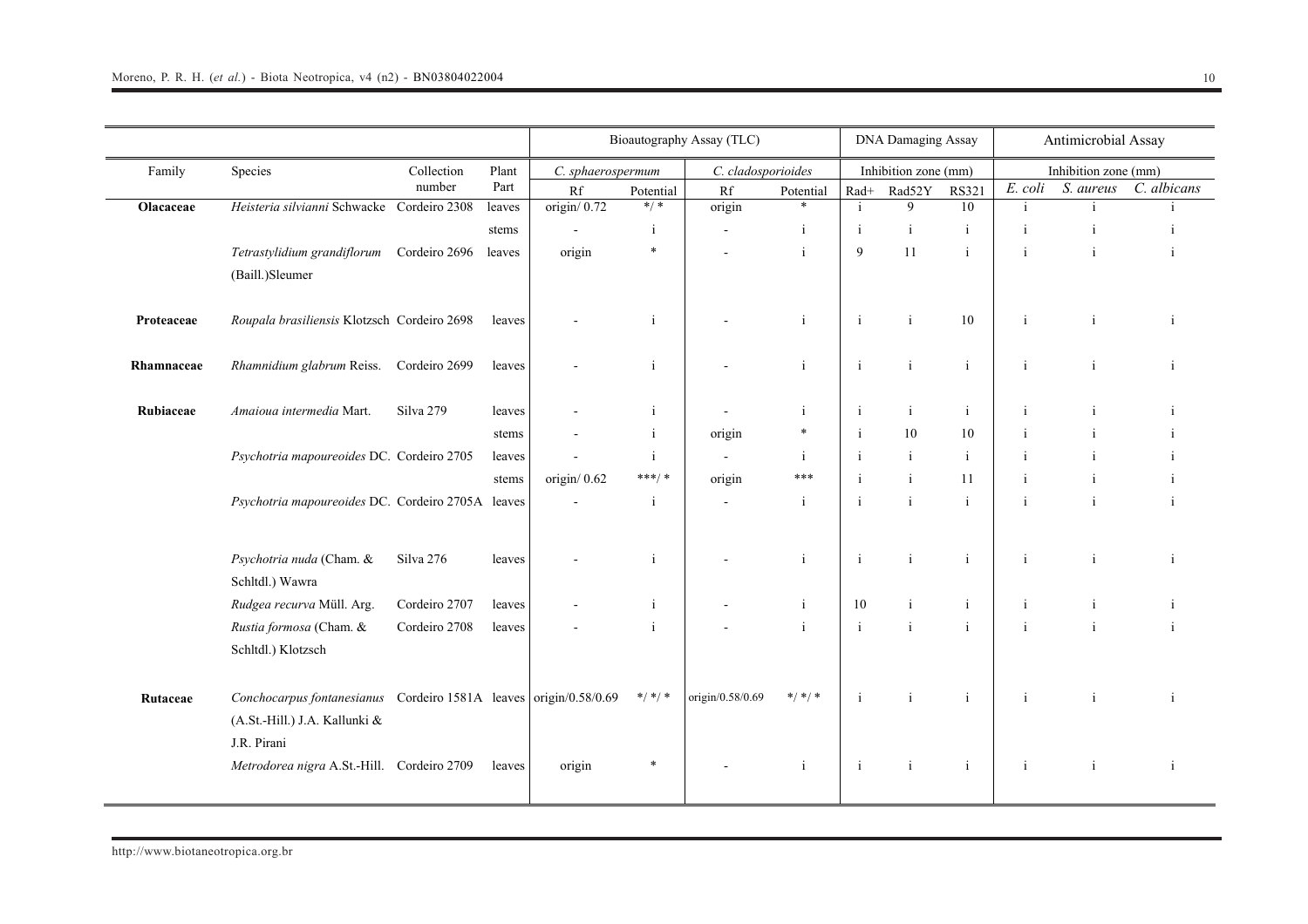|             |                                                   |               |        | Bioautography Assay (TLC) |              |                    |              |              | <b>DNA Damaging Assay</b> |              |                | Antimicrobial Assay  |              |  |
|-------------|---------------------------------------------------|---------------|--------|---------------------------|--------------|--------------------|--------------|--------------|---------------------------|--------------|----------------|----------------------|--------------|--|
| Family      | Species                                           | Collection    | Plant  | C. sphaerospermum         |              | C. cladosporioides |              |              | Inhibition zone (mm)      |              |                | Inhibition zone (mm) |              |  |
|             |                                                   | number        | Part   | Rf                        | Potential    | Rf                 | Potential    | Rad+         | Rad52Y                    | <b>RS321</b> | E. coli        | S. aureus            | C. albicans  |  |
| Sapindaceae | Cupania oblongifolia Mart.                        | Cordeiro 2711 | leaves | L,                        | i            | $\blacksquare$     | i            | $\mathbf{i}$ | $\mathbf{i}$              | $\mathbf{i}$ | $\mathbf{i}$   | i                    |              |  |
|             | Matayba juglandifolia Radlk. Cordeiro 2712        |               | leaves |                           | $\mathbf{i}$ | origin             | $\ast\ast$   | j.           | $\mathbf{i}$              | $\mathbf{i}$ | j.             | $\mathbf{i}$         |              |  |
|             | Matayba elaeagnoides                              | Silva 283     | leaves |                           | $\mathbf{i}$ |                    | $\mathbf{i}$ | $\mathbf{i}$ | $10\,$                    | $\mathbf{i}$ | $\blacksquare$ | $\mathbf{i}$         |              |  |
|             | (Cambess) Radlk.                                  |               |        |                           |              |                    |              |              |                           |              |                |                      |              |  |
|             |                                                   |               | stems  |                           | $\mathbf{1}$ |                    | $\mathbf{1}$ | $\mathbf{1}$ | $\mathbf{i}$              | -i           |                |                      |              |  |
| Sapotaceae  | Chrysophyllum flexuosum                           | Cordeiro 2713 | leaves |                           | $\mathbf{1}$ | origin             | $\ast$       | 8            | 11                        | 8            | $\mathbf{i}$   |                      |              |  |
|             | Mart.                                             |               |        |                           |              |                    |              |              |                           |              |                |                      |              |  |
|             | Chrysophyllum flexuosum                           | Silva 272     | leaves |                           | i            |                    | $\mathbf{i}$ | $\mathbf{i}$ | $\mathbf{i}$              | $\mathbf{i}$ | $\mathbf{i}$   | $\mathbf{i}$         |              |  |
|             | Mart.                                             |               |        |                           |              |                    |              |              |                           |              |                |                      |              |  |
|             | Chrysophyllum inornatum                           | Silva 280     | leaves | 0.05                      | *            | origin             | $\ast$       | 9            | $\mathbf{i}$              | $\mathbf{i}$ | $\mathbf{i}$   | $\mathbf{i}$         |              |  |
|             | Mart.                                             |               |        |                           |              |                    |              |              |                           |              |                |                      |              |  |
|             | Chrysophyllum inornatum                           | Cordeiro 2302 | leaves |                           | $\mathbf{i}$ | origin             | $\ast$       | $\mathbf{i}$ | $\mathbf{i}$              | $\mathbf{i}$ | $\mathbf{i}$   | $\mathbf{i}$         |              |  |
|             | Mart.                                             |               |        |                           |              |                    |              |              |                           |              |                |                      |              |  |
|             | Ecclinusa ramiflora Mart.                         | Cordeiro 2715 | leaves | 0.56                      |              |                    | $\mathbf{i}$ | $\mathbf{i}$ | $\mathbf{i}$              | $\mathbf{i}$ | $\mathbf{i}$   | $\mathbf{i}$         |              |  |
|             | Pouteria psamophila (Mart.)                       | Cordeiro 2718 | leaves | $\blacksquare$            | $\mathbf{i}$ | origin             | $\ast$       | $\mathbf{i}$ | $\mathbf{i}$              | $\mathbf{i}$ | $\mathbf{i}$   | $\mathbf{i}$         |              |  |
|             | Radlk.                                            |               |        |                           |              |                    |              |              |                           |              |                |                      |              |  |
|             | Pouteria grandiflora (A.DC.) Cordeiro 1576 leaves |               |        | 0.71                      | *            |                    | $\mathbf{i}$ | $\mathbf{i}$ | $\mathbf{i}$              | $\mathbf{i}$ | $\mathbf{i}$   | $\mathbf{i}$         | $\mathbf{i}$ |  |
|             | Radlk.                                            |               |        |                           |              |                    |              |              |                           |              |                |                      |              |  |
| Violaceae   | Amphirrhox longifolia (A. St.- Cordeiro 2722      |               | leaves | origin                    | *            | origin             | *            | 9            | $\mathbf{i}$              | $\mathbf{i}$ | j.             | $\mathbf{i}$         | $\mathbf{1}$ |  |
|             | Hil.) Spreng.                                     |               |        |                           |              |                    |              |              |                           |              |                |                      |              |  |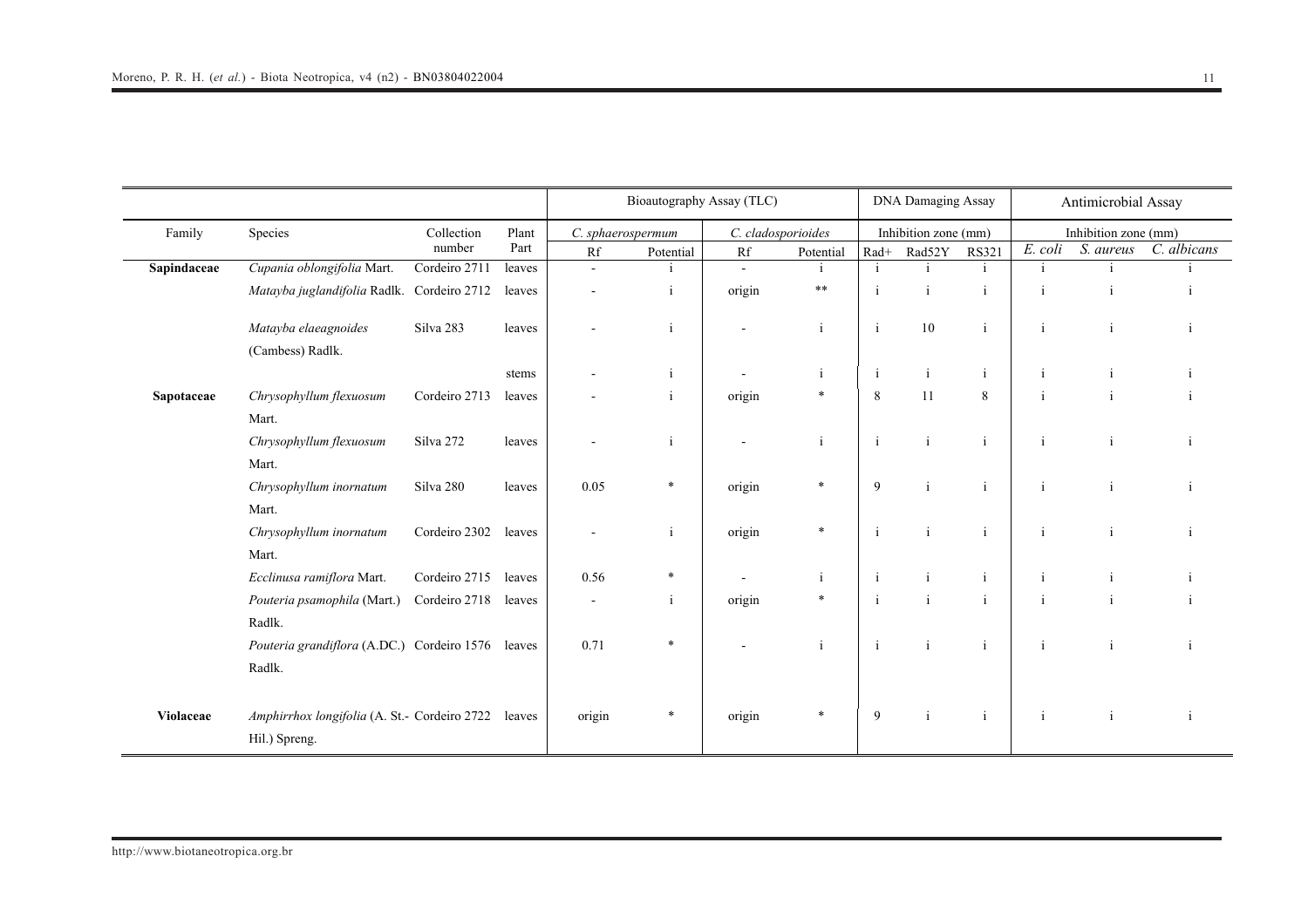## **2.5. TLC bioautography assay:**

*Cladosporium cladosporioides* (Fres.) de Vries SPC 140 and *Cladosporium sphaerospermum* Penz. SPC 491 were maintained at the Instituto de Botânica-SMA. Ten microliters of a solution corresponding to 400 µg of crude extracts were applied on Al-backed silica Gel  $GF<sub>254</sub> TLC$  sheets (Merck) and eluted with  $CHCl<sub>3</sub>$ : MeOH (9:1 V/V). After the elution, the solvent was completely removed. The plates were, then, sprayed with a spore suspension of *C. sphaerospermum* or *C. cladosporioides* in a glucose and salt solution (Homans & Fuchs, 1970; Rahalison et al., 1994) and incubated for 48 h at 28°C. After incubation, clear inhibition zones appeared against a dark background chromatogram. Nystatin  $(1.0 \,\mu$ g) and miconazole  $(0.5 \,\mu$ g) were used as positive controls.

#### **2.6. DNA-Damaging Assay:**

Due to the large number of extracts that required testing, a pre-screening using strains of topoisomerase-deficient *Saccharomyces cerevisiae* (rad52Y, topoisomerase I, and RS321N, topoisomerase II) was conducted by means of an agar well diffusion assay. Provided there is no inhibition of growth of the wild type (RAD+) strain, differential inhibition of growth in any of the mutant strains (rad52Y or RS321N) acts as an indicator of DNA-damaging activity (Gunatilka et al., 1992).

The RS321N, rad52Y, and RAD+ strains of *Saccharomyces cerevisiae* were kindly donated from Dr. David G. I. Kingston (Virginia Polytechnic Institute and State University) and Dr. Randall K. Johnson (SmithKline Beecham Pharmaceuticals). Individual strains of yeast were seeded onto 2% nutrient agar plates. Samples were solublized in 1:1 DMSO-MeOH to a concentration of 4 mg/mL and 100 µL were placed in agar wells made through the removal of 6 mm plugs from the media. Activity was measured as the zone (mm) surrounding the well where no yeast growth was visible. Camptothecin and streptonigrin were used at 5 µg/mL as controls.

## **3. Results and discussion**

The results of this screening are summarized in Table 1. All the 114 extracts were assayed by the agar diffusion method for antibacterial activity against a Gram + and a Gram – model bacterium at a doses of 400 µg/well. In the assay conditions, only the crude extracts of *Aspidosperma ramiflorum* leaves and stems presented a slight activity against *E. coli*. In the same test conditions with the yeast *C. albicans*, none of the assayed extracts were active. *Aspidosperma* species are known for the accumulation of indole alkaloids, mainly those from the aspidospermatane group. In *A. ramiflorum* were previously isolated two bis-indole alkaloids, ramiflorine A and B, ß-yohimbine and 10-

http://www.biotaneotropica.org.br

methoxygeissoschizol (Marques et al., 1996), no further biological investigation has been reported. The crude alkaloid extracts and isolated compounds of *A. excelsum* and *A. marcgravianum* demonstrated an antibacterial activity against *Bacillus subtilis* and *S. aureus*, both Gram + bacteria, but not against the Gram – bacteria, *E. coli* and *Pseudomonas aeruginosa*, and the yeast *C. albicans* (Verpoorte et al., 1982, 1983).

On the other hand, when the extracts were assayed for antifungal activity with filamentous fungi, *Cladosporium sphaerospermum* and *C. cladosporioides*, in an bioautography assay, thirteen extracts showed a positive response (moderate to strong) to either one of the species or for both species. From the 88 plant species evaluated, only five showed a specific activity against *C. cladosporioides*: *Casearia decandra* (leaves), one of the specimens of *Ocotea odorifera* (stems), *Calophyllum brasiliense* (stems), *Cariniana estrellensis* (leaves*)* and *Matayba juglandifolia* (leaves). *Casearia* species are known to accumulate cytotoxic and DNA-damaging clerodane diterpenoids (Carvalho et al., 1998; Sai Prakash et al., 2002), which might be related to the antifungal activity determined. *Ocotea* species are recognised for the accumulation of lignans with anti-inflammatory activity (Jager et al., 1996; Jesus-Morais et al., 2000). In *O. odorifera* were isolated safrole and methyl-eugenol and some terpenoids (Lordello et al., 2000), these compounds may be responsible for antifungal activity. The phenolic compounds found in *C. brasiliense* were related to different biological activities such as, gastroprotective, inhibition of sulfotransferases and anti-nociceptive (Sartori et al., 1999; da Silva et al., 2001; Messia-Vela et al., 2001). However, no reports on antimicrobial activity for this species were found. Only one report was found on *Cariniana* species, which demonstrated an anti-tyrosinase activity for *C. brasiliensis* extracts (Baurin et al., 2002). An antitumor coumarin, Cleomiscosin A, has been isolated from *Matayba arborescens* (Arisawa et al, 1984), similar compounds might be present in the *M. jugandifolia* extracts that could be related with the fungitoxic effect observed.

A specific activity against *C. sphaerospermum* was observed only in the leaves of one specimen of *Tabebuia obtusifolia. Tabebuia* species are known for the accumulation of bioactive naphtoquinones (Pinto et al., 2000; Ueda et al, 1994; Grazziotin et al., 1992).

Of the thirteen active extracts, seven showed response against both fungi*: Tetrorchidium rubrivenium* stems, *Nectandra membranacea* leaves, *Ocotea odorifera* leaves; *Barnebya dispar* leaves, *Heteropteris chrysophylla* leaves, *Guapira opposita* leaves and *Psychotria mapoureoides* stems. There were no reports on the chemical composition of the two Malpighiaceae species analysed, *B. dispar* and *H chrysophylla,* nor on the Euphorbiaceae *T. rubrivenium*. The Lauraceae species, *N. membranacea* and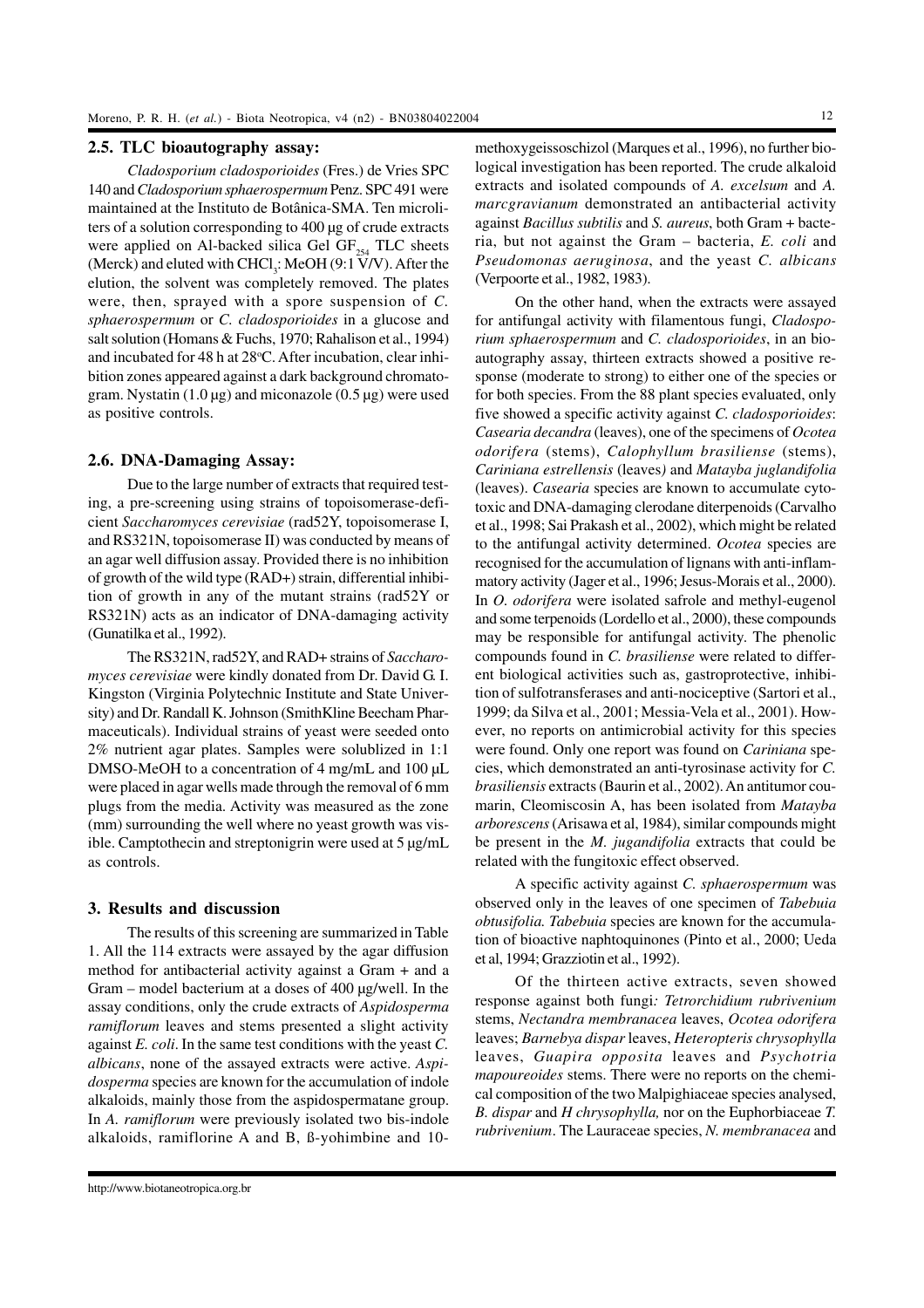one of the *O. odorifera* specimens, are known to accumulate phenolic compounds and alkaloids that may be related to the antifungal activity (Lorenzo *et al*., 2001; Moreno *et al*., 1991). Antibacterial and antifungal activities have already been reported for extracts of *Psychotria* species (Locher et al*,* 1995; Jayasinghe et al*,* 2002) as well as the presence of cytotoxic compounds (Roth et al., 1986; Adjibade et al*,* 1989). The *Psychotria* genus is known to produce several indole alkaloid skeletons (Verotta et al*,* 1998; Kerber et al*,* 2001), which might be related with the activities detected in *P. mapoureoides*.

The DNA-damaging assay with mutant strains of *S. cerevisiae* resulted in 17.5% active extracts (inhibition zone ³ 10 mm) with selectivity for the DNA-repair mechanisms of topoisomerase I and/or topoisomerase II. From the twenty active extracts, eleven were selective for topoisomerase II (*Campomanesia phaea*-stems, *Clusia criuva*-leaves, *Eriotheca pentaphylla*-leaves, *Ficus insipida*-stems, *Norantea brasiliensis*-stems, *Ocotea odorifera*-leaves, *Piptadenia gonoacantha*-leaves, *Psychotria mapoureoides*-stems, *Pterocarpus rohrii*-leaves, and *Roupala brasiliensis*-leaves), four selective for topoisomerase I (*Myrsine umbellata*-leaves, *Pourouma guianensis*-leaves, *Ocotea odorifera*-stems, *Matayba elaeagnoides*-leaves), and five showed activity for both DNA-repair mechanisms (*Amaioua intermedia-*stems, *Heisteria silvianni*-leaves, *Hyeronima alchorneoides*leaves, *Trichilia lepidota*-leaves, and *Xylopia langsdorfiana*-leaves).

The extracts from leaves of *P. rohrii* and *E. pentaphylla* showed the highest specific activity for topoisomerae II mechanism. No reports on the chemical composition or biological activity of *P. rohrii* are available. However, savinin, a lignan isolated from *P. santalinus*, was able to inhibit the production of the Tumor Necrosis Factora and T cell proliferation without displaying cytotoxicity (Cho et al, 2001). Additionally, extracts of *P. santalinus* also showed a strong inhibitory activity of the enzyme COX-2 and a moderate inhibition of NO synthase (Hong et al, 2002).

The extracts of stems from one specimen of *Ocotea odorifera* showed the highest activity with the yeast strain deficient in the topoisomerase I repair mechanism. This result might be related with the accumulation of alkaloids in some Lauraceae species. In *O. lecoxylon* was isolated an aporphine alkaloid which inhibited human topoisomerase I (Zhou et al., 2000) and in crude extracts of *N. grandiflora* which were active against sarcoma 180 and Erlich's carcinoma (Moreno et al*,* 1993).

From the 88 plant species assayed, 56 showed some biological activity. As the assays were performed with crude extracts, it is necessary to check if these activities are only due to synergistic effect or to a single compound. In order to perform this evaluation bio-guided fractionation of the active extracts are underway in our laboratories. Additionally, attempts are being made to evaluate the active fractions with cancer cell lines and human or crop pathogenic fungal strains.

## **4. Acknowledgements**

The authors are indebted to FAPESP for the financial support and to CNPq for the scholarships awarded.

## **5. References**

- 1. ADJIBADE, Y., KUBALLA, B., CABALION, P., JUNG, M.L., BECK, J.P. & ANTON, R. 1989. Cytotoxicity on human leukemic and rat hepatoma cell lines of alkaloid extracts of *Psychotria forsteriana*. Planta Med. 55: 567- 568.
- 2. ARISAWA, M., HANDA, S.S., MCPHERSON, D.D., LANKIN, D.C., CORDELL, G.A., FONG, H.H. & FARNSWORTH, N.R. 1984. Plant anticancer agents XXIX. Cleomiscosin A from *Simaba multiflora*, *Soulamea soulameoides*, and *Matayba arborescens*. J. Nat. Prod. 47: 300-307
- 3. BAURIN, N., ARNOULT, E., SCIOR, T., DO, Q.T. & BER-NARD, P. 2002. Preliminary screening of some tropical plants for anti-tyrosinase activity. J. Ethnopharmacol. 82: 155-158.
- 4. CARVALHO, P.R.F. de, FURLAN, M., YOUNG, M.C.M., KINGSTON, D.G.I. & BOLZANI, V.S. 1998. Acetylated DNA-Damaging Clerodane Diterpenes from Casearia Sylvestris. Phytochemistry 49: 1659-1662.
- 5. CHO, J.Y., PARK, J., KIM, P.S., YOO, E.S., BAIK, K.U. & PARK, M.H. 2001. Savinin, a lignan from *Pterocarpus santalinus* inhibits tumor necrosis factor-alpha production and T cell proliferation. Biol. Pharm. Bull. 24: 167- 171.
- 6. CONTE, L.A. 1996. Shaman pharmaceuticals' approach to drug development. In. Medicinal resources of the Tropical Forest - biodiversity and its importance to human health. (M.J. Balick, E. Elisabetsky & A.S. Laird, eds.). Columbia University Press, New York, p. 94-100.
- 7. DA SILVA, K.L., DOS SANTOS, A.R., MATTOS, P.E., YUNES, R.A., DELLE-MONACHE, F. & CECHINEL-FILHO, V. 2001. Chemical composition and analgesic activity of *Calophyllum brasiliense* leaves. Therapie 56: 431-434.
- 8. DI STASI, L.C., OLIVEIRA, G.P., CARVALHAES, M.A., QUEIROZ-JUNIOR, M., TIEN, O.S., KAKINAMI, S.H. & REIS, M.S. 2002. Medicinal plants popularly used in the Brazilian Tropical Atlantic Forest. Fitoterapia 73: 69- 91.
- 9. DORMAN, H.J.D. & DEANS, S.G. 2000. Antimicrobial agents from plants: antibacterial activity of plant volatile oils. J. Appl. Microbiol. 88: 308-316.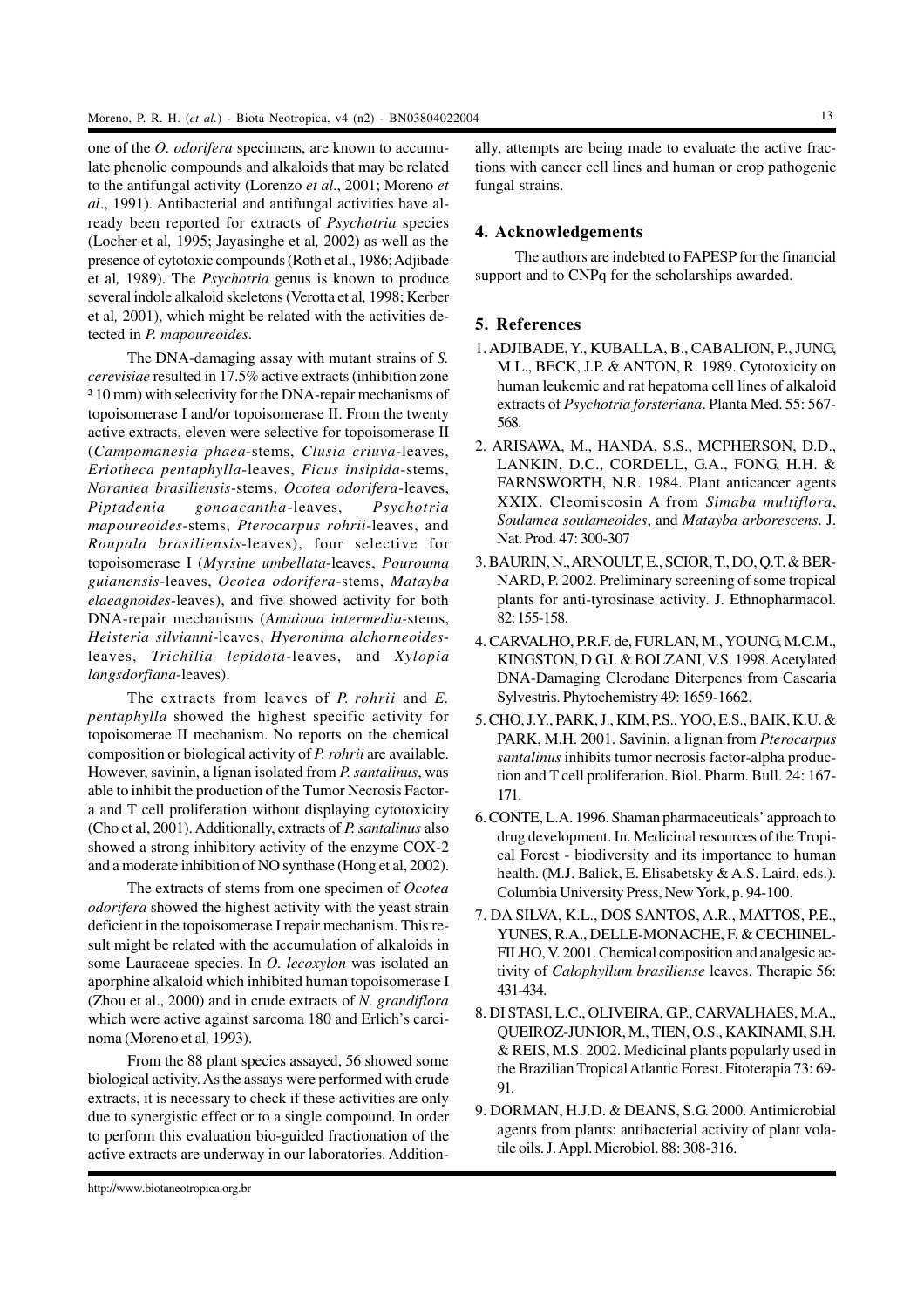- 10. GRAZZIOTIN, J.D., SCHAPOVAL, E.E., CHAVES, C.G., GLEYE, J. & HENRIQUES AT 1992. Phytochemical and analgesic investigation of *Tabebuia chrysotricha*. J. Ethnopharmacol. 36: 249-251.
- 11. GUNATILAKA, A.A.L, SAMARANAYAKE, G., KINGSTON, D.G.I, HOFFMANN, G. & JOHNSON, R.K. 1992. Bioactive ergost-5-ene-3ß,7a-diol derivatives from *Pseudobersama mossambicensis*. J. Nat. Prod. 55: 1648- 1654.
- 12. HOMANS, A.L. & FUCHS, A. 1970. Direct bioautography on thin-layer chromatograms as a method for detecting fungitoxic substances. J. Chromatogr. 51: 327- 329.
- 13. HONG, C.H., HUR, S.K., OH, O.J., KIM, S.S., NAM, K.A. & LEE, S.K. 2002. Evaluation of natural products on inhibition of inducible cyclooxygenase (COX-2) and nitric oxide synthase (iNOS) in cultured mouse macrophage cells. J. Ethnopharmacol. 83:153-159.
- 14. JAGER, A.K., HUTCHINGS, A. & VAN STADEN, J. 1996. Screening of Zulu medicinal plants for prostaglandinsynthesis inhibitors. J. Ethnopharmacol. 52:95-100.
- 15. JAYASINGHE, U.L., JAYASOORIYA, C.P., BANDARA, B.M., EKANAYAKE, S.P., MERLINI, L. & ASSANTE, G. 2002. Antimicrobial activity of some Sri Lankan Rubiaceae and Meliaceae. Fitoterapia 73:24-427.
- 16. JESUS-MORAIS, C.M., ASSIS, E.F., CORDEIRO, R.S., BARBOSA-FILHO, J.M., LIMA, W.T., SILVA, Z.L., BOZZA, P.T. & CASTRO-FARIA-NETO, H.C. 2000. Yangambin, a lignan obtained from *Ocotea duckei*, differentiates putative PAF receptor subtypes in the gastrointestinal tract of rats. Planta Med. 66:211-216.
- 17. KERBER, V.A., GREGIANINI, T.S., PARANHOS, J.T., SCHWAMBACH, J., FARIAS, F., FETT, J.P., FETT-NETO, A.G., ZUANAZZI, J.A., QUIRION, J.C., ELIZABETSKY, E. & HENRIQUES A.T. 2001. Brachycerine, a novel monoterpene indole alkaloid from *Psychotria brachyceras*. J. Nat. Prod. 64:677-679.
- 18. LOCHER, C.P., BURCH, M.T., MOWER, H.F., BERESTECKY, J., DAVIS, H., VAN POEL, B., LASURE A., VANDEN BERGHE, D.A. & VLIETINCK, A.J. 1995. Anti-microbial activity and anti-complement activity of extracts obtained from selected Hawaiian medicinal plants. J. Ethnopharmacol. 49:23-32.
- 19. LORDELLO, A.L.L., CAVALHEIRO, A.J., YOSHIDA, M. & GOTTLIEB, O.R. 2000 Phenylpropanoids, sterols and sesquiterpene from wood of *Ocotea odorifera* (Lauraceae). Rev Latinoam. Quim. 28:35-39.
- 20. LORENZO, D., LOAYZA, I., LEIGUE, L., FRIZZO, C., DELLACASSA, E. & MOYNA, P. 2001. Asaricin, the main component of *Ocotea opifera* Mart. essential oil. Nat. Prod. Lett. 15:163-170.
- 21. MARQUES, M.F.S., KATO, L., LEITÃO-FILHO, H.F. & REIS, F.A.M. (1996): Indole alkaloids from *Aspidosperma ramiflorum*. Phytochemistry 41:963-967.
- 22. MESIA-VELA, S., SANCHEZ, R.I,. ESTRADA-MUNIZ, E., ALAVEZ-SOLANO, D., TORRES-SOSA, C., JIMENEZ-ESTRADA, M., REYES-CHILPA, R. & KAUFFMAN F.C. 2001. Natural products isolated from Mexican medicinal plants: novel inhibitors of sulfotransferases, SULT1A1 and SULT2A1. Phytomedicine 8:481-488.
- 23. MORENO, P.R.H., VON POSER, G.L. & HENRIQUES, A.T. 1991. Atividade antimicrobiana e isolamento de alcalóides de *Nectandra lanceolata*. Rev. Bras. Farm. 72:27-28.
- 24. MORENO, P.R.H., VON POSER, G.L., RATES, S.M.K., YOSHIDA, M., GOTTLIEB, O.R. & HENRIQUES, A.T. 1993. Chemical constituents and antitumour activity of *Nectandra grandiflora*. Int. J. Pharmacognosy 31:189- 192.
- 25. MYERS, N., MITTERMEIER, R.A., MITTERMEIER, C.G., FONSECA, G.A.B. & KENT, J. 2000. Biodiversity hotspots for conservation priorities. Nature 403:853-858.
- 26. PINTO, C.N., DANTAS, A.P., DE MOURA, K.C., EM-ERY, F.S., POLEQUEVITCH, P.F., PINTO, M.C., DE CASTRO, S.L. & PINTO, A.V. 2000. Chemical reactivity studies with naphthoquinones from *Tabebuia* with antitrypanosomal efficacy. Arzneimittelforschung 50:1120- 1128.
- 27. RAHALISON L, HAMBURGER M, MONOD M, FRENK E, HOSTETTMANN K (1994): Antifungal tests in phytochemical investigations comparison of bioautographic methods using phytopatogenic and human pathogenic fungi. *Planta Med 60*: 41-44.
- 28. ROTH, A., KUBALLA, B., BOUNTHANH, C., CABALION, P., SEVENET, T., BECK, J.P. & ANTON, R. 1986. Cytotoxic activity of polyindoline alkaloids of Psychotria forsteriana (Rubiaceae):(1*).* Planta Med. Dec(6): 450-453.
- 29.S.M.A. SECRETARIA DO MEIO AMBIENTE. 1996. Atlas das Unidades de Conservação do Estado de São Paulo. Parte 1. Litoral. Secretaria do Meio Ambiente, Secretaria de Energia, CESP, São Paulo. p.30.
- 30. SAI PRAKASH, C.V., HOCH, J.M. & KINGSTON, D.G.I. 2002. Structure and Stereochemistry of New Cytotoxic Clerodane Diterpenoids from the Bark of *Casearia lucida* from the Madagascar Rainforest. J. Nat. Prod. 65:100- 107.
- 31. SARTORI, N.T., CANEPELLE, D., DE SOUSA, P.T. JR. & MARTINS, D.T. (1999): Gastroprotective effect from *Calophyllum brasiliense* Camb. bark on experimental gastric lesions in rats and mice. J. Ethnopharmacol. 67:149-156.

http://www.biotaneotropica.org.br